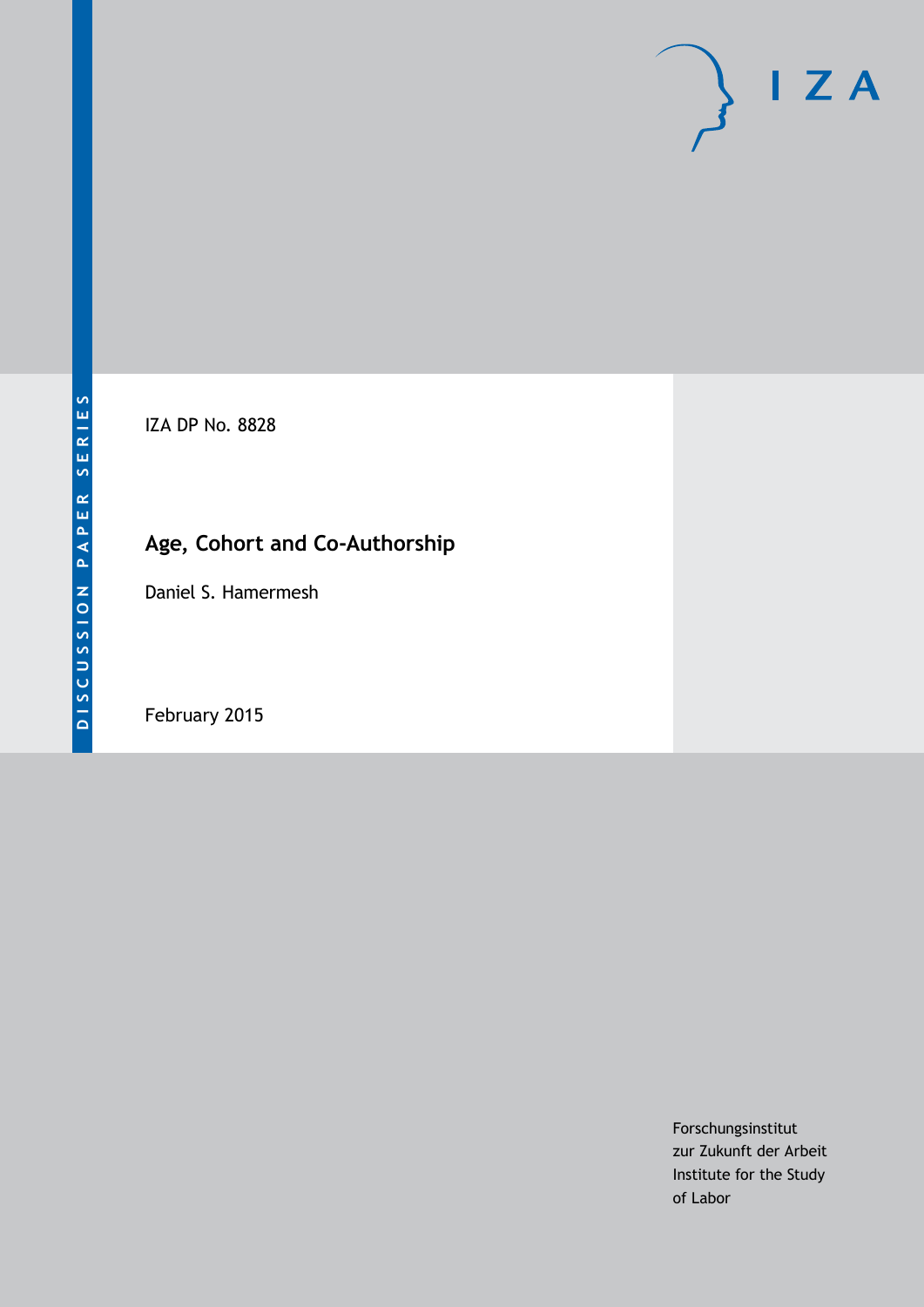## **Age, Cohort and Co-Authorship**

### **Daniel S. Hamermesh**

*Royal Holloway University of London, University of Texas at Austin, IZA and NBER*

> Discussion Paper No. 8828 February 2015

> > IZA

P.O. Box 7240 53072 Bonn **Germany** 

Phone: +49-228-3894-0 Fax: +49-228-3894-180 E-mail: [iza@iza.org](mailto:iza@iza.org)

Any opinions expressed here are those of the author(s) and not those of IZA. Research published in this series may include views on policy, but the institute itself takes no institutional policy positions. The IZA research network is committed to the IZA Guiding Principles of Research Integrity.

The Institute for the Study of Labor (IZA) in Bonn is a local and virtual international research center and a place of communication between science, politics and business. IZA is an independent nonprofit organization supported by Deutsche Post Foundation. The center is associated with the University of Bonn and offers a stimulating research environment through its international network, workshops and conferences, data service, project support, research visits and doctoral program. IZA engages in (i) original and internationally competitive research in all fields of labor economics, (ii) development of policy concepts, and (iii) dissemination of research results and concepts to the interested public.

<span id="page-1-0"></span>IZA Discussion Papers often represent preliminary work and are circulated to encourage discussion. Citation of such a paper should account for its provisional character. A revised version may be available directly from the author.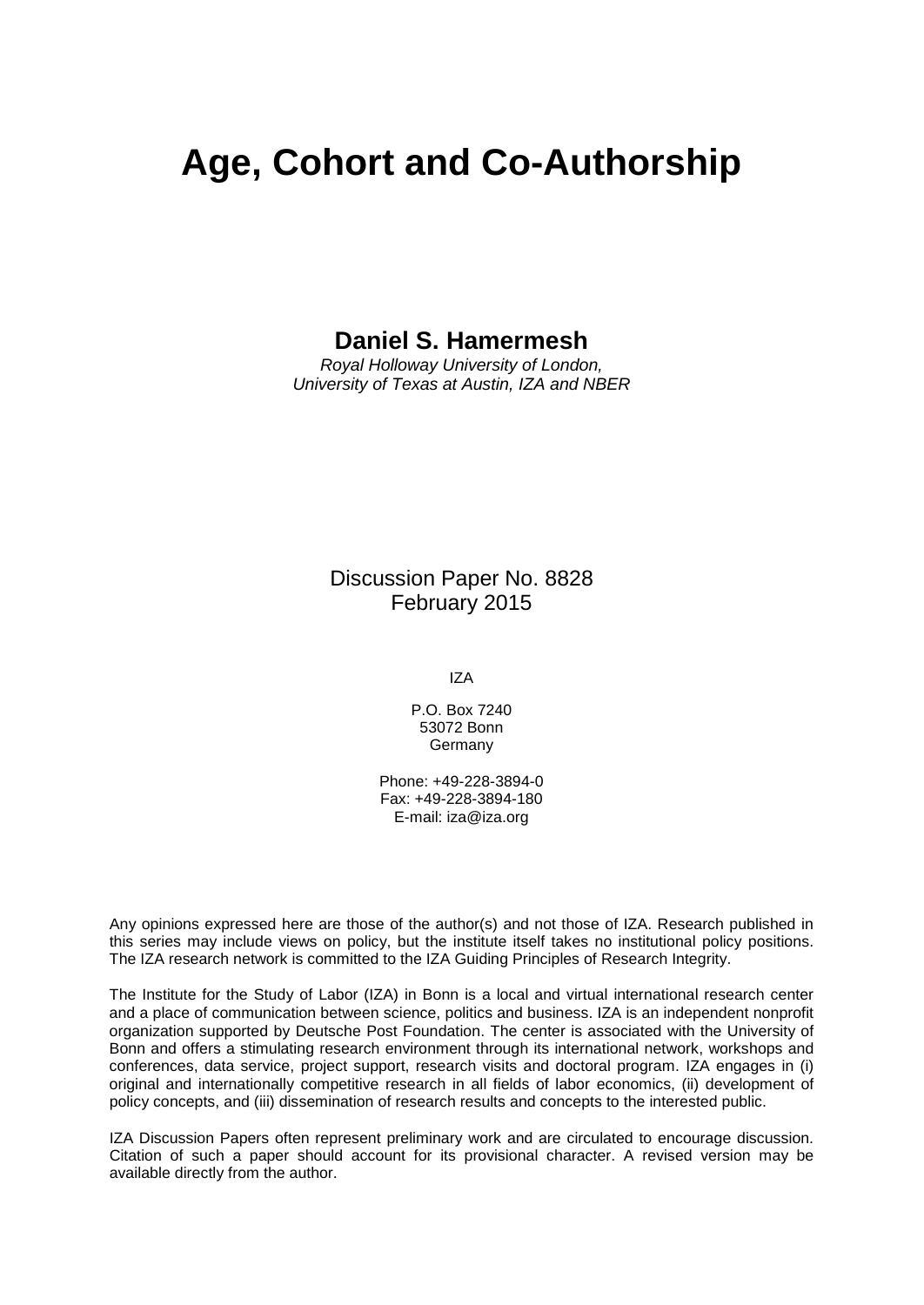IZA Discussion Paper No. 8828 February 2015

## **ABSTRACT**

## **Age, Cohort and Co-Authorship[\\*](#page-1-0)**

The previously documented trend toward more co- and multi-authored research in economics is partly (perhaps 20 percent) due to different research styles of scholars in different birth cohorts (of different ages). Most of the trend reflects profession-wide changes in research style. Older scholars show greater variation in their research styles than younger ones, who use similar numbers of co-authors in each published paper; but there are no differences across cohorts in scholars' willingness to work with different coauthors. There are only small gender differences in the impacts of age on numbers of coauthors, but substantial differences on choice of coauthors.

JEL Classification: A11, J01, B31

Keywords: sociology of economics, bibliometrics, rewards in economics

Corresponding author:

Daniel S. Hamermesh Royal Holloway University of London Department of Economics 214 Horton Building Egham, Surrey TW20 0EX United Kingdom E-mail: [Daniel.Hamermesh@rhul.ac.uk](mailto:Daniel.Hamermesh@rhul.ac.uk)

I am indebted to Victoria Baranov, Marika Cabral, Barry Chiswick, Ronald Ehrenberg, Lea Kosnik, David Laband, Andrew Seltzer, Stephen Trejo, Adrian Wood, Tom Wiseman, participants in seminars at several universities, and especially John McDowell for helpful comments, and to James Brand and Callum Porter-Harris for superb research assistance.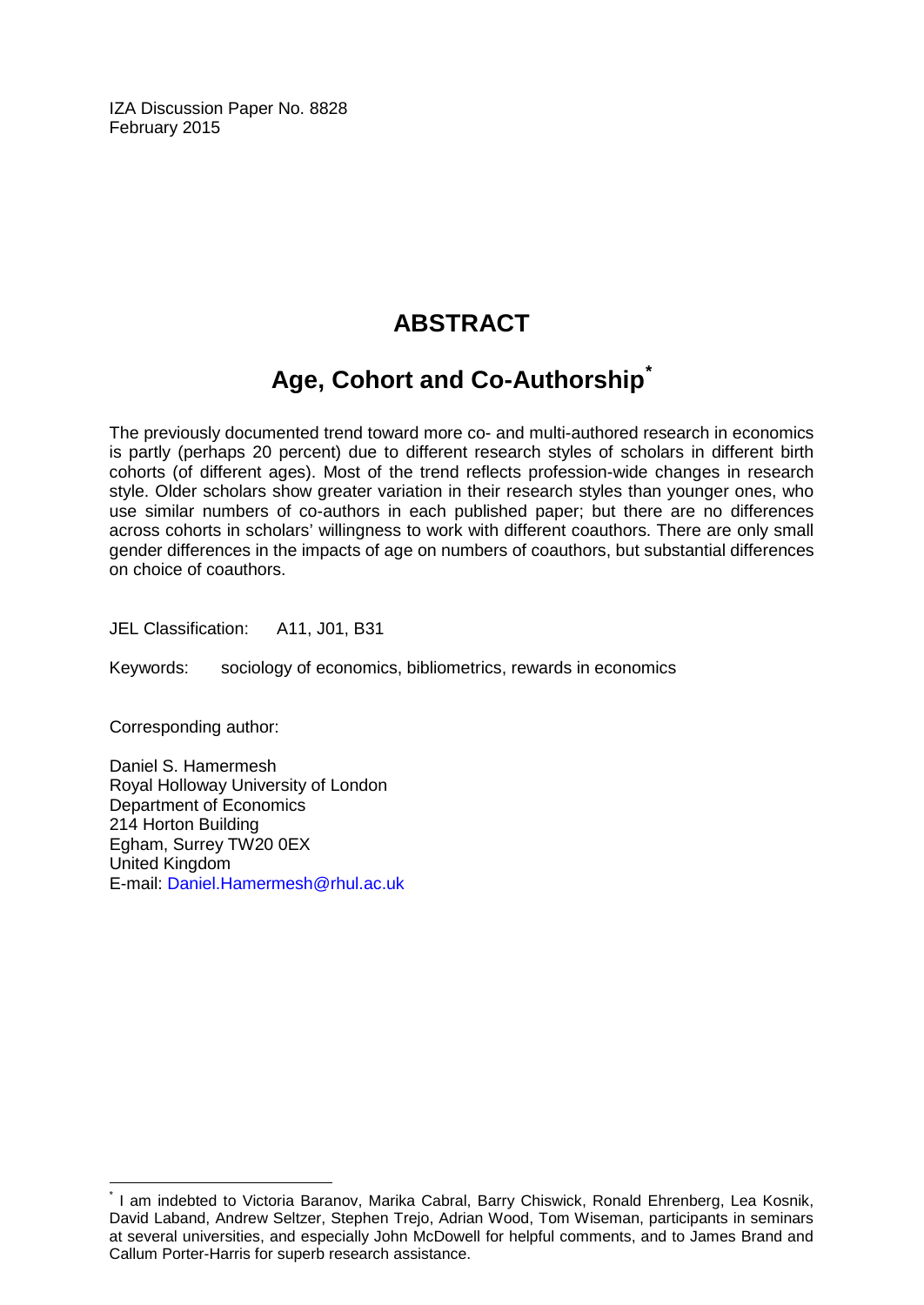#### **I. Background**

In medicine and the natural sciences it has long been *de rigueur* for scientific articles to list numerous coauthors (Zuckerman, 1977). In economics co- and multi-authorship are increasingly the norm, as shown through the 1970s by McDowell and Melvin (1983) and through the early 1990s by Hudson (1996) and Laband and Tollison (2000). Especially noteworthy is the acceleration of co-authorship in economics since then. Consider the evidence in Table 1 (reproduced from Hamermesh, 2013), showing patterns of co-authorship in the three leading general journals in economics—the *American Economic Review*, the *Journal of Political Econom*y and the *Quarterly Journal of Economics*. In the 1960s a jointly-authored paper was a rarity; today in these leading outlets it is standard. Moreover, these summary statistics show that the distribution of the number of authors of a paper in these journals has shifted monotonically rightward, so that today having four or more authors on a paper in these top journals is quite common.

Along with this growth in the number of authors on published papers in economics has come a surprising shift in the age distribution of those authors. From the 1960s through the early 1990s top-flight publishing in economics appeared to be a young person's "game." As Table 2 shows, beginning in the 1990s there was a sharp increase in the fraction of articles that included older coauthors. While the nearly twenty percent of coauthors ages 51 and over is still below the fraction of academic economists in that age range (Hamermesh, 2013), the distribution of ages of those publishing in these journals is much closer to their representation in the relevant population today than it was in the last half of the twentieth century.

This striking change in the age patterns of publishing and the increasing presence of older authors makes a positive examination of the relationship between aging and co-authoring

1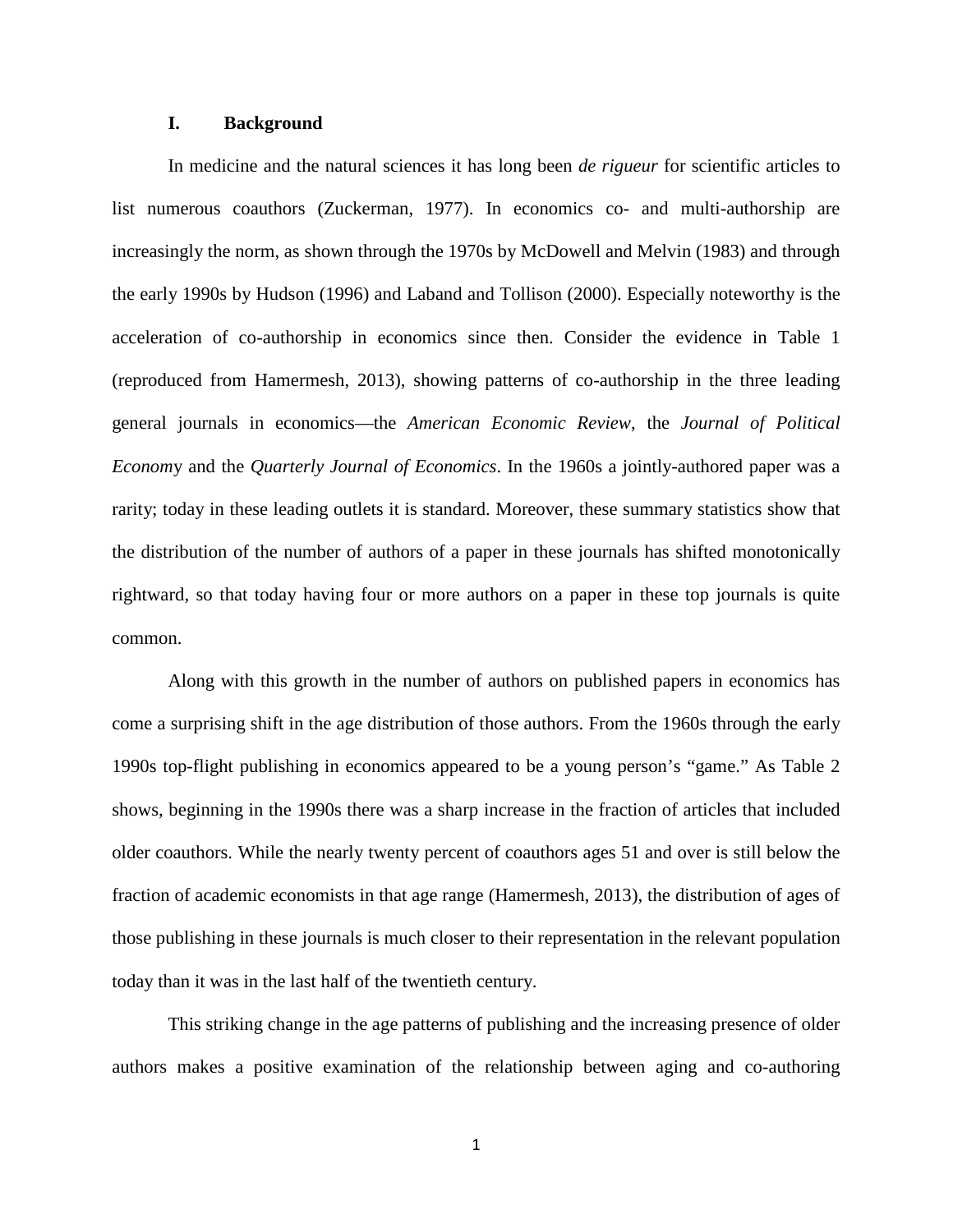interesting. In this essay I therefore examine several sets of data that I have assembled on patterns of co-authoring to discover some new facts about the relationship between co-authoring and age among economists. I focus on the determinants of the trend in co-authorship in relation to age and on the interactions among co-authors—the differences in age among them and the persistence of co-authoring relationships as careers progress.

#### **II. Age, Cohort or Time?**

Is the growth of co-authorship in economics publishing specific to the times? Does it result from the predominance among those currently publishing of scholars who came of age in the 2000s? Or does it stem from the effect of aging on scholars' behavior? This last possibility seems unlikely from the cross-section evidence above, since regression estimates in Hamermesh (2013) showed that scholars ages 51+ are no more likely than much younger scholars to publish co-authored works in the very top journals in the field. But that comparison does not allow us to examine this possibility seriously. To distinguish cohort effects from time effects, we need to obtain longitudinal data describing individuals' careers from their beginning until, where possible, advanced age (as pointed out by Borjas, 1985, in the analogous case of the time paths of immigrants' earnings relative to natives').

To examine these issues I have collected the publication records of all the economists ages 80 or under who were alive on January 1, 2014, and who are or were either: 1) Fellows of the Society of Labor Economists (SOLE); and/or 2) Winners of the Institute for the Study of Labor (IZA) Prize in Labor Economics or its Young Labor Economist Award. This population of awardees—this sample of labor economists—consists of 83 scholars, of whom I excluded four because I could not obtain *curricula vitae* that were less than four years old. The remaining sample members were born between 1933 and 1980.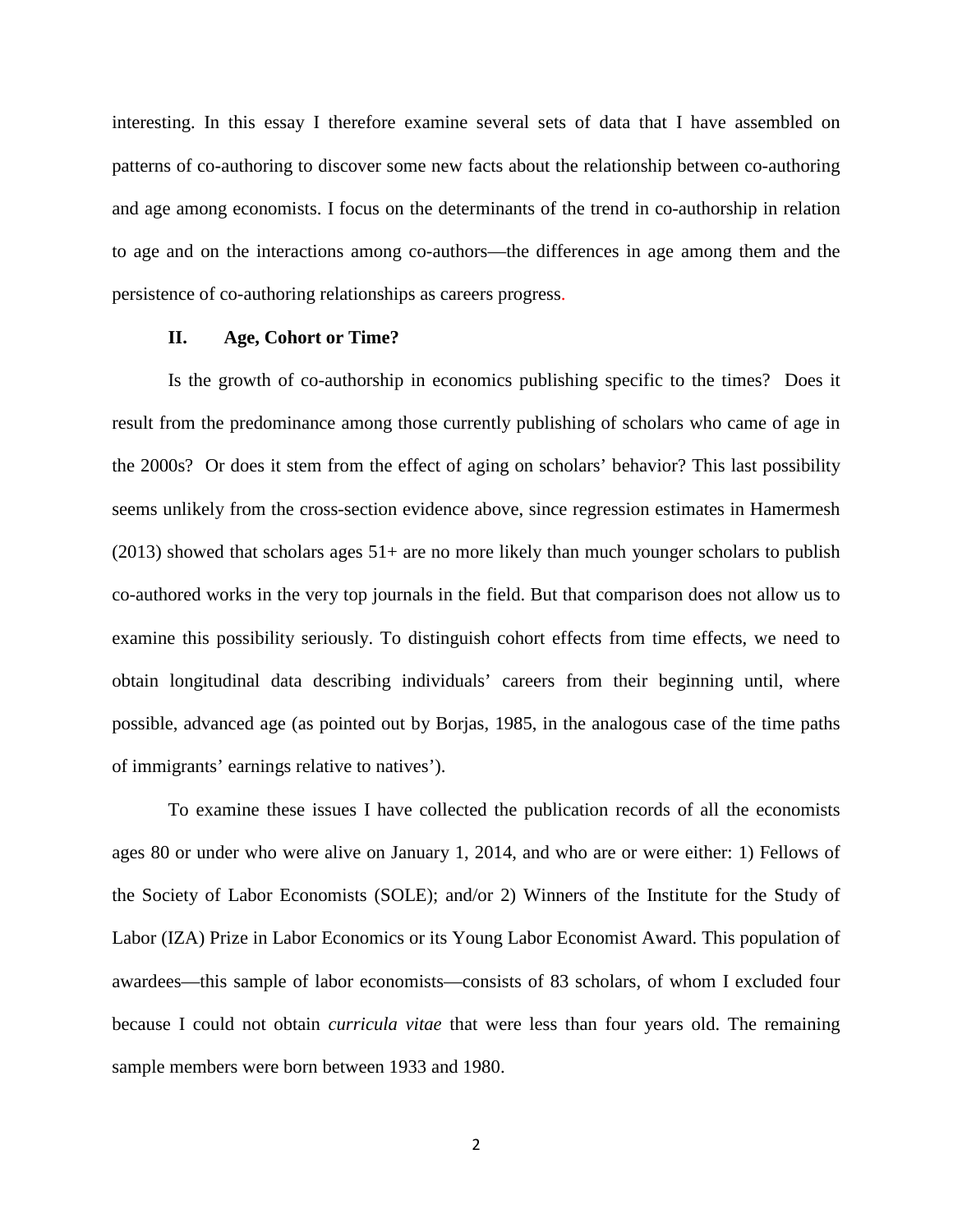The analysis is based on a highly selected sample of 79 people from the population of all scholars who might be classified as labor economists. It includes three Nobel Prize winners, five Past Presidents of the American Economic Association or the Royal Economic Society, six winners of the John Bates Clark Medal or its European equivalent (the Yrjö Jahnsson Award) and thirty-seven who are also Fellows of the Econometric Society (and who include all members of the first three groups as subsets).

The data set contains information on 3,968 articles published in journals by these 79 people up through early 2014. In constructing the data set I included both refereed and nonrefereed publications, although the overwhelming majority of papers apparently consist of refereed papers. Notes, comments, Presidential/Nobel lectures, etc., are all included, so long as they were published in a journal outlet. For each paper we collected the names of all authors listed on the paper, right-truncating (in two cases) at seven authors. The 79 authors' names are listed in the Appendix.

Unlike the samples underlying Tables 1 and 2, which include all authors regardless of their distinction who published in the most prestigious outlets in the economics profession in several particular years, this sample contains all the journal publications by a distinguished sample of authors. Thus as a first check on this new sample I examine whether the pattern of increasing co-authorship over time that was shown in Table 1 also prevailed here. Data describing the numbers and frequency distributions of journal articles published by these scholars in each of the same six decades as in Table 1 are presented in the upper panel of Table 3.

These data show very similar patterns of co-authorship to those in Table 1. The fraction of co-authored papers rose from around two-fifths in the 1960s and 1970s to five-sixths in the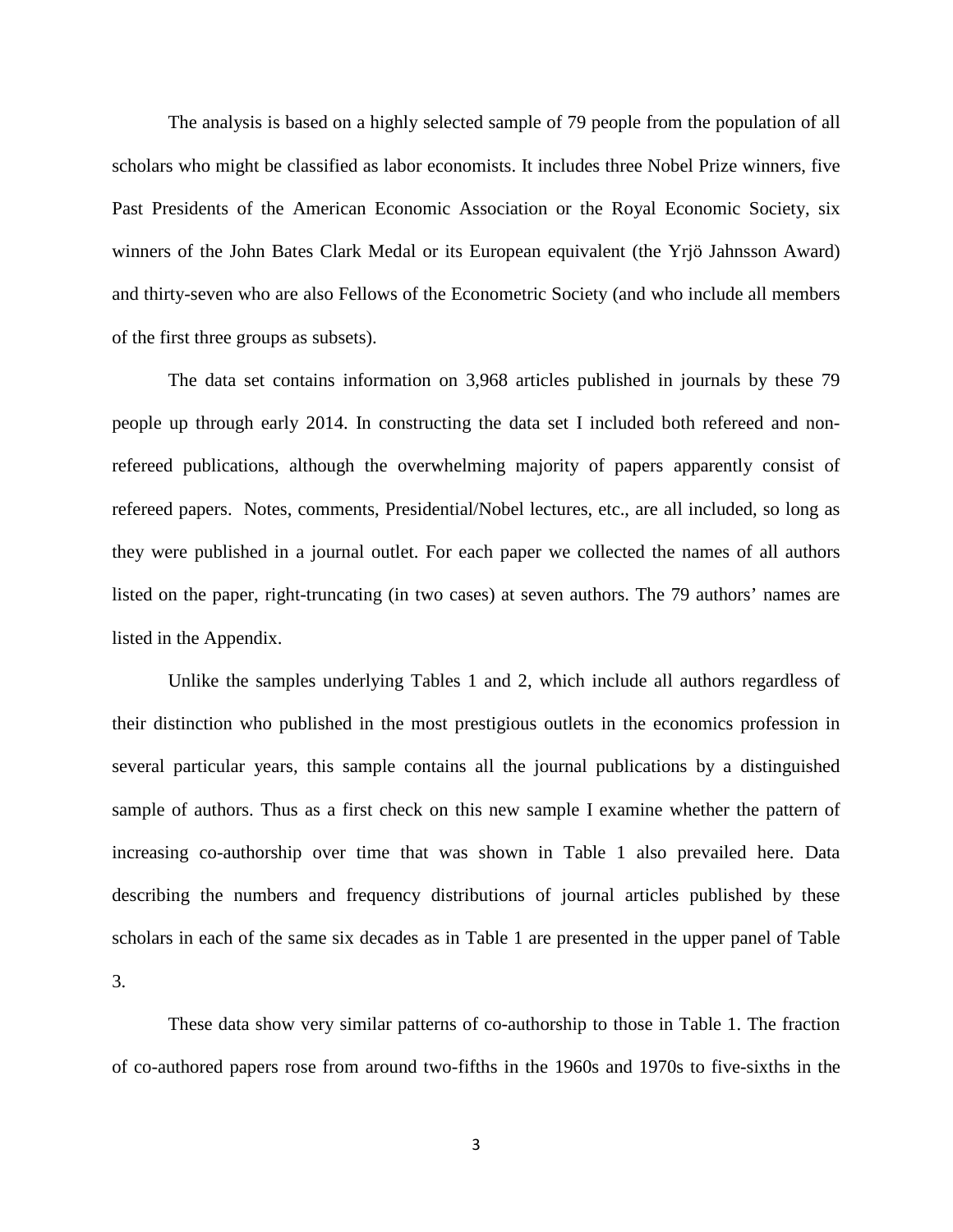2010s. These fractions are slightly above those in the first column of Table 1, but the rise in coauthorship is of similar size. The differences in levels may arise from the nature of research in what is predominantly an empirical sub-specialty and from the broad range of quality of the journals in which these scholars' articles are published.

Even beyond matching the secular change in the pattern of co-authorship, these data replicate the increasing fraction of multi-authored (3+ authors) papers conditional on any coauthorship. While the incidence of co-authorship rose sharply after the 1970s, the incidence of multi-authorship increased monotonically across the decades in this sample, so that in the 2010s a majority of these authors' publications were part of at least three-author collaborations. Indeed, in the current decade over one-sixth of their publications contain four or more authors.

The criteria for inclusion in the sample are based partly on career distinction, so that unsurprisingly the mean age of the sample members in 2014 is quite high—58. As the lower half of Table 3 shows, however, the mean age when the articles in the sample were published was only 45. The fifty-eight year range in authors' ages at time of publication ensures that we have enough sampling variation to examine the relationship among the incidence of co-authorship, trends and aging. The average age when these authors obtained their Ph.D. degree was twentyeight, but here too there is substantial variation: The age ranges from 24 to  $35.^1$  $35.^1$ 

The average number of journal articles published up through early 2014 in this sample was 50. Of course, the more senior members of the sample had published more articles, but even within age groups there are large differences in rates of publishing activity. Thus the 39 authors ages 60+ in 2014 had published an average of 65 papers, with a range of 20 to 184 journal articles, while those under age 50 in 2014 (21 of the authors) had published an average of 19

<span id="page-6-0"></span> $\frac{1}{1}$ <sup>1</sup>Three of the sample members (all English, and all currently over age 60) do not have a doctorate. To retain them in all the empirical work, I imputed their Ph.D. age as twenty-eight, the mean in the rest of the sample.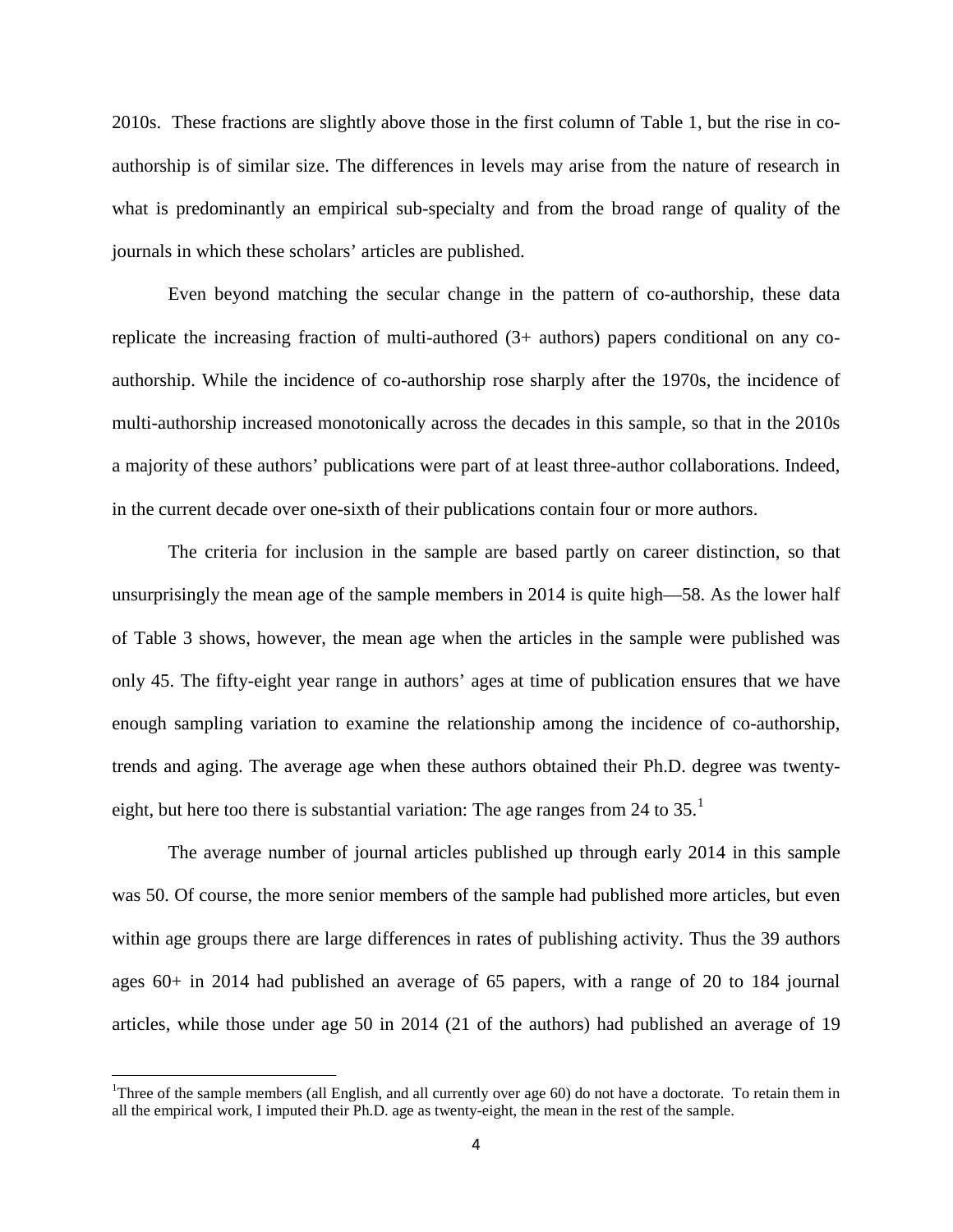papers, with a range of 3 to 101. In short, there is substantial sampling variation among these authors, even within the same age cohort, and even at the same calendar time.

Having shown that co-authorship and multi-authorship have risen in this sample, as in articles published in the top journals, we can use these data covering entire careers to examine whether their incidence has risen with age over these authors' careers. As a first step consider the results in Figures 1a and 1b, showing the relationship between authorship and birth year. They make it completely clear that co- and multi-authorship are more prevalent among scholars in more recent birth cohorts. $2^2$  $2^2$ 

That there has been an increase over time in the fraction of co-authored and multiauthored articles is well-known and clear from both of the data sets used in this study. Is this a general trend? Is it due to the increased fraction of older authors among publishers (since, as Table 2 showed, there has been a sharp increase in the fraction of older economists among authors of articles in leading journals), and authors have tended to do more co-authoring as they have aged. Or is it a cohort effect, with authors in more recent cohorts being more likely to coauthor at the same age as authors from earlier cohorts?

Let  $C_{\text{iat}}$  be an indicator of a publication having been co-authored, where i is a publication, a is an indicator for the author (from among the 79 in this sample), and t represents the year. (A similar equation could be written for the number of authors on a paper.) Let  $\text{AGE}_{at}$  be author a's age in year t, and  $BIRTHYEAR_a$  be author a's birth year. Then we can estimate any of the following three equations:

<span id="page-7-0"></span> $\frac{1}{2}$ <sup>2</sup>Among those ages  $60+$  in the sample the average fraction of sole-authored papers was 0.41, while the average number of authors was 1.83. But the ranges were 0.12 to 0.83, and 1.17 to 2.55. Similar heterogeneity exists among authors in the later cohorts, although that is partly due to the much smaller samples of articles for which they have been responsible. This generates the heteroskedasticity shown in the figures.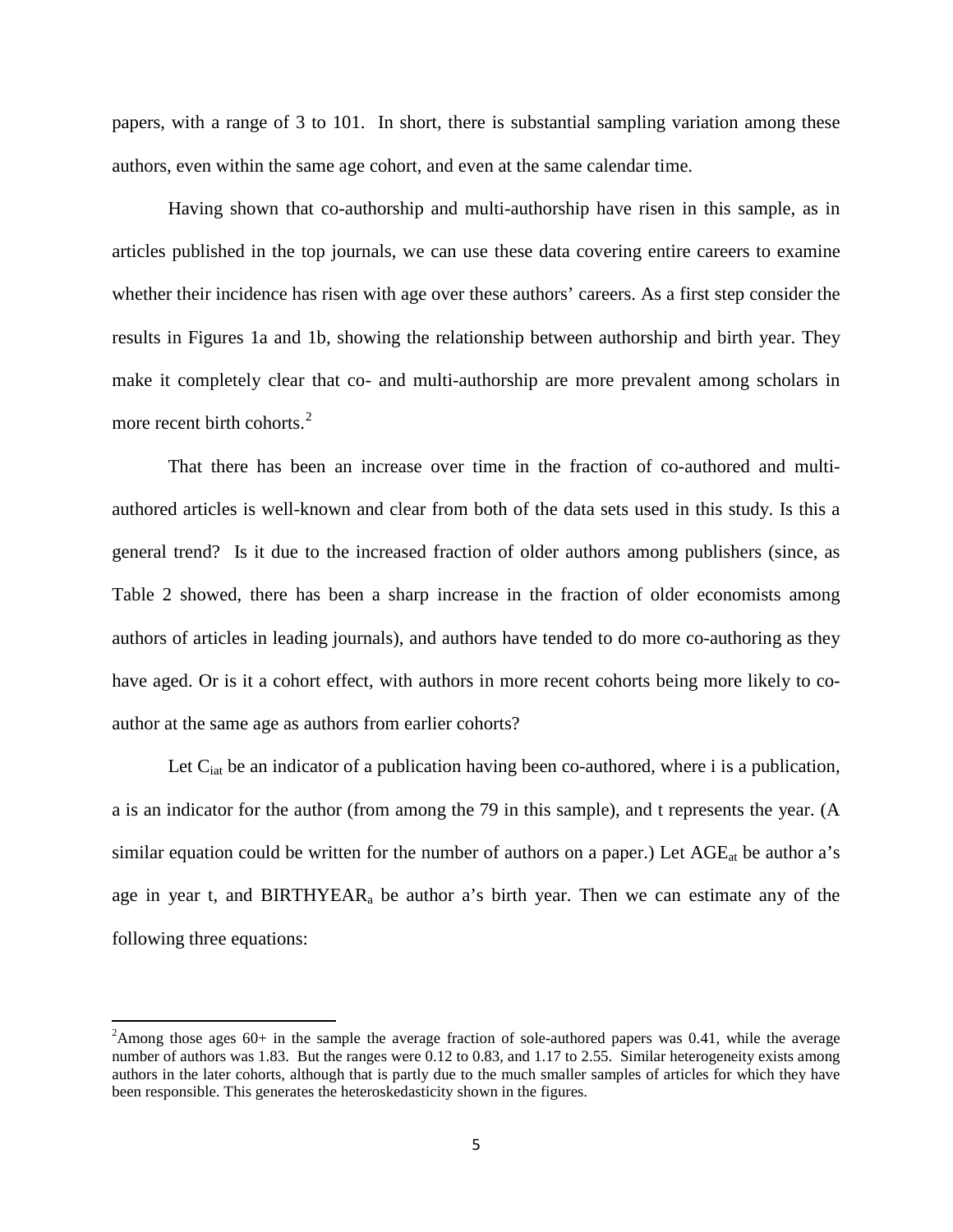(1a) 
$$
C_{iat} = \alpha_0 + \alpha_1 t + \alpha_2 AGE_{at} + \varepsilon_{iat};^3
$$

(1b) 
$$
C_{\text{iat}} = \beta_0 + \beta_1 t + \beta_2 B \text{IRTHYEAR}_a + \xi_{\text{iat}} ,
$$

or

(1c) 
$$
C_{iat} = \gamma_0 + \gamma_1 B I R T H Y E A R_a + \gamma_2 A G E_{at} + v_{iat} ,
$$

where the  $\alpha$ ,  $\beta$  and  $\gamma$  are parameters, and the  $\varepsilon$ ,  $\xi$  and  $\nu$  are random error terms. Because of the identity:

(2) 
$$
t \equiv AGE_{at} + BIRTHYEAR_a
$$
,

we cannot identify time, age and cohort effects separately; but we can identify the parameters in any of the three pairs implied by the variables included in equations (1). Since the literature has stressed the secular rise in co-authorship, I estimate only (1a) and (1b), implicitly assuming that there is a trend effect and trying to examine how much of the effect that is measured when  $\alpha_2$  or  $\beta_2$  is set equal to 0 is due to differential behavior across cohorts or with age.

Before estimating (1a) and (1b), much of what might be inferred from the estimates of (1b) is discernable from the statistics in Table 4. The first three columns describe the publishing activities of the 34 authors in the earliest cohort (Ph.D. received before 1980) in each of three time periods 1962-79, 1980-1999 and 2000-14. Within this cohort the propensity to co-author increased over time, as did the propensity to be involved in multi-authorships. The same increase is visible in columns (4) and (5) for the 29 scholars in the 1980-99 Ph.D. cohort. Comparing columns (2) and (4), or columns (3) and (5), the table also shows that during the same time period scholars from the earliest cohort were less likely than scholars from the middle cohort to co-author or be one of multiple authors. The point is demonstrated even more strongly by adding the statistics in column (6) to this comparison: The 16 members of the most recent cohort (Ph.D.

<span id="page-8-0"></span><sup>&</sup>lt;sup>2</sup><br>3  ${}^{3}I$  also use "calendar age" rather than "Ph.D. age" because of the three previously mentioned imputations of the latter and because two percent of the articles in the sample were published when or before the degree was received. None of the results discussed here changes qualitatively if we make this substitution.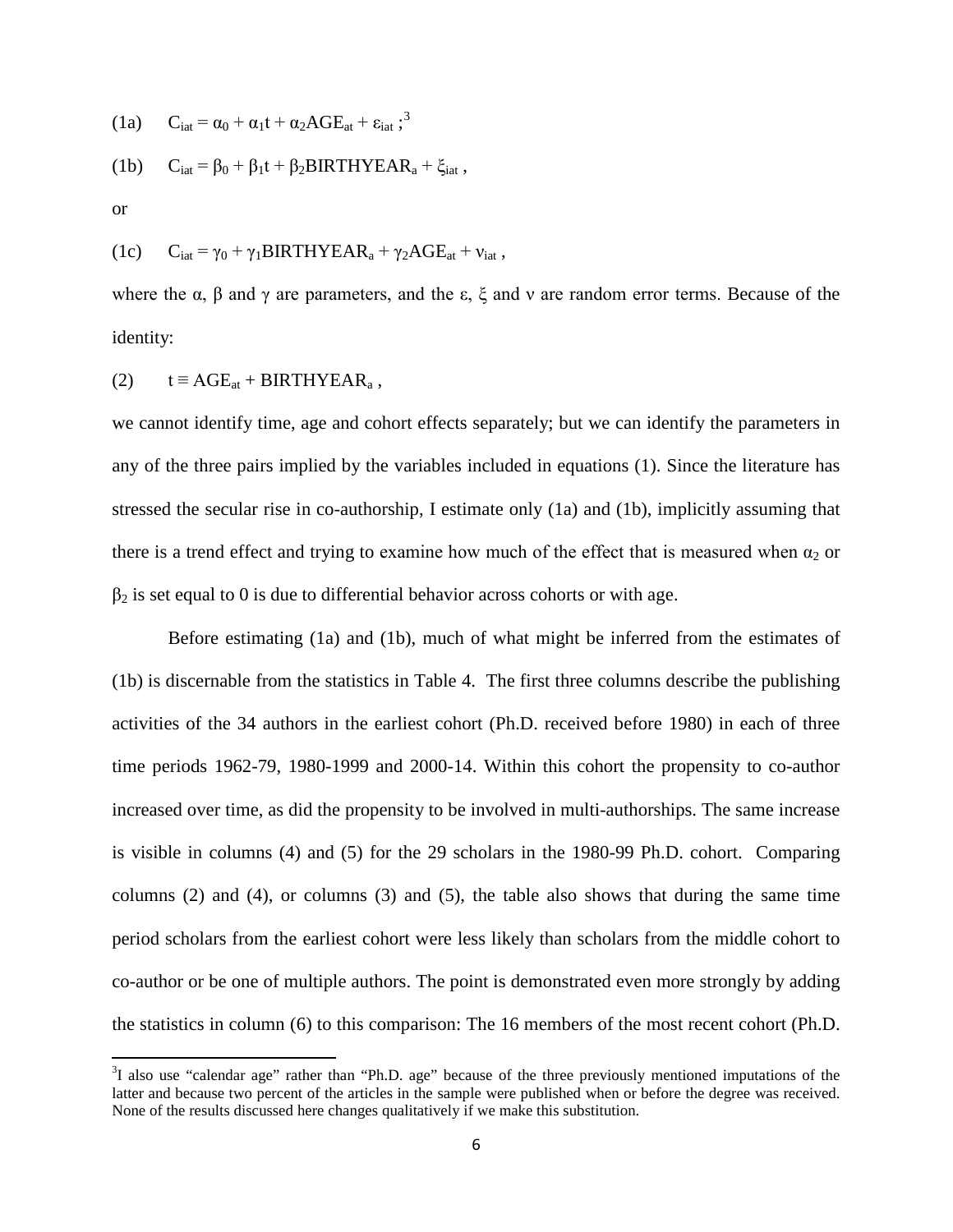received between 2000 and 2012) are even more likely than scholars in either of the two earlier cohorts to have published co-authored articles, and even more likely to have multiple authors listed on their papers, between 2000 and 2014.

The comparisons suggested by Table 4 are borne out by the results of probits and ordered probits describing the propensity for co- and multi-authorship that are presented in Table 5. Throughout I present the probit derivatives describing co-authorship and cluster standard errors on the authors. [4](#page-8-0) The equations also include indicators for the decade in which the article was published, thus expanding  $\alpha_1$  and  $\beta_1$  into vectors of parameters and taking into account what Table 3 suggested were discrete increases in the propensity for co- and multi-authorships in the 1980s, the 1990s and the  $2010s$ .<sup>[5](#page-9-0)</sup> The estimates of (1a) indicate that in a given decade older economists were less likely to write co- or multi-authored articles, while the estimates of (1b) show that scholars in the earlier cohorts were also less likely than their younger colleagues to publish such work. [6](#page-9-1)

Adding author fixed effects to the estimates in columns (1) and (4) and including a quadratic in age does not change these conclusions. Indeed, over a 47-year interval of a scholar's journal publications (the longest that is observed in these data—for two authors in the sample) the expected incidence of co-authorship would have risen by 25 percentage points. The quadratic

4 <sup>4</sup>If we do not cluster, the estimated standard errors in these equations are typically around 40 percent of those shown in the table. If we exclude the author who, with 184 articles, is a very extreme outlier (the second-most published author has 125 publications), the absolute values of the parameters shown here increase slightly.

<span id="page-9-0"></span> $5$ The coefficients on the decadal indicators mirror the differences in co-authorship rates by decade shown in Table 4. The vector as a whole is statistically significant and remains so even if we add a time trend to the specification.

<span id="page-9-2"></span><span id="page-9-1"></span><sup>6</sup> Excluding the four percent of articles published when a scholar was over age 65 (and thus probably excluding disproportionately articles that were not refereed), the impact of age in the probit in (1a) falls to  $-0.0050$  (s.e.  $=$ 0.0020). Going further and excluding the eleven percent of articles published after the authors were age 60 reduces the estimated impact to -0.0043 (s.e. = 0.0020). Similar small decreases in the estimated impact of Birth Year occur in re-estimates of (1b) and in the impacts in the ordered probits on the number of authors. The changes in all cases are thus minor and do not alter the general conclusions.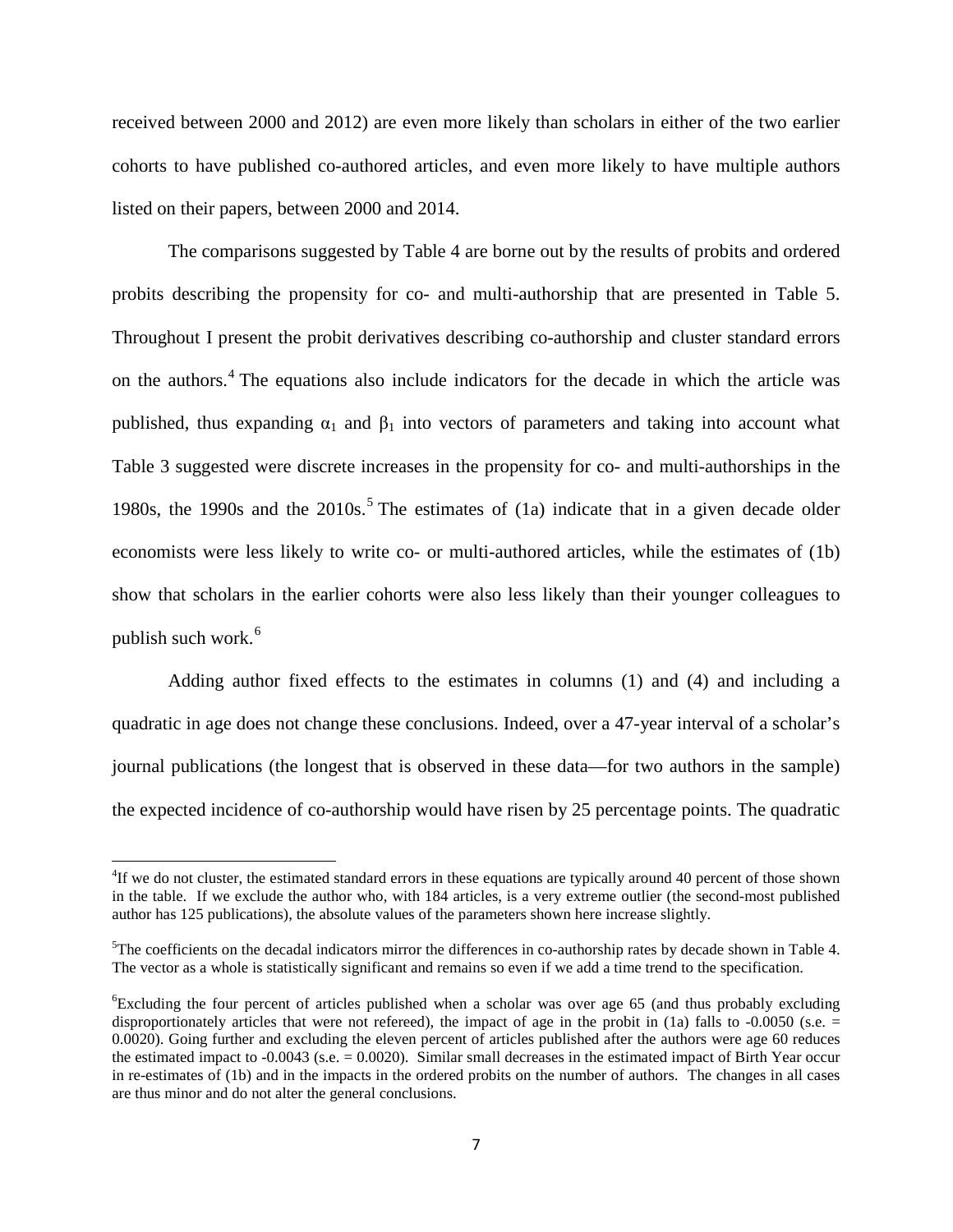terms are important—the rate of increase of co-authorship slows with age, as does the rate of growth in the number of authors listed on these scholars' articles. But even with the deceleration in these phenomena as the scholars age, the incidence of co-authorship in the sample only stops increasing after age 62, while the estimated number of authors never decreases with age within the sample range of ages.

Assuming that there is some trend in co-authorship, the identity in (2) prevents us from extricating cohort from aging effects in this trend. We can, however, infer how much of the gross upward trends in co- and multi-authorship are due to aging and/or cohort effects in this sample by comparing the estimate of  $\beta_1$  with and without  $\beta_2$  constrained to equal zero. Concentrating on the propensity for co-authorship, and estimating (1b) with only a time trend, the estimated probit derivative  $β_1 = 0.0102$ . With  $β_2$  unconstrained the estimate of  $β_1$  falls to 0.0079. A reasonable conclusion is that age/cohort effects account for perhaps around 20 percent of the gross trend increase in the propensity to co-author. [7](#page-9-2)

While we cannot break the identity in (2), we can take advantage of the fact that authors in the same birth cohort (and thus of the same age in a year when they both published journal articles) earned their Ph.D. degrees in different years. The correlation between birth year and Ph.D. year is, of course, very high (+0.98), but it is not one. I thus re-estimate (1b), expanding the specification to include Ph.D. year. The results when both birth year and Ph.D. year are included in the specification are shown in columns (3) and (6) of Table 5. Not surprisingly, the coefficients nearly sum to the estimates of  $\beta_2$  presented in columns (2) and (5), and their individual significance levels are substantially reduced from those of the earlier estimates. Nonetheless, they do suggest that, given the year when they published and the year when they

<span id="page-10-0"></span>7 The estimates of the coefficients in the ordered probits describing the number of authors show a qualitatively similar set of results. The analogous estimates of the ordered probit coefficients are 0.0372 and 0.0324.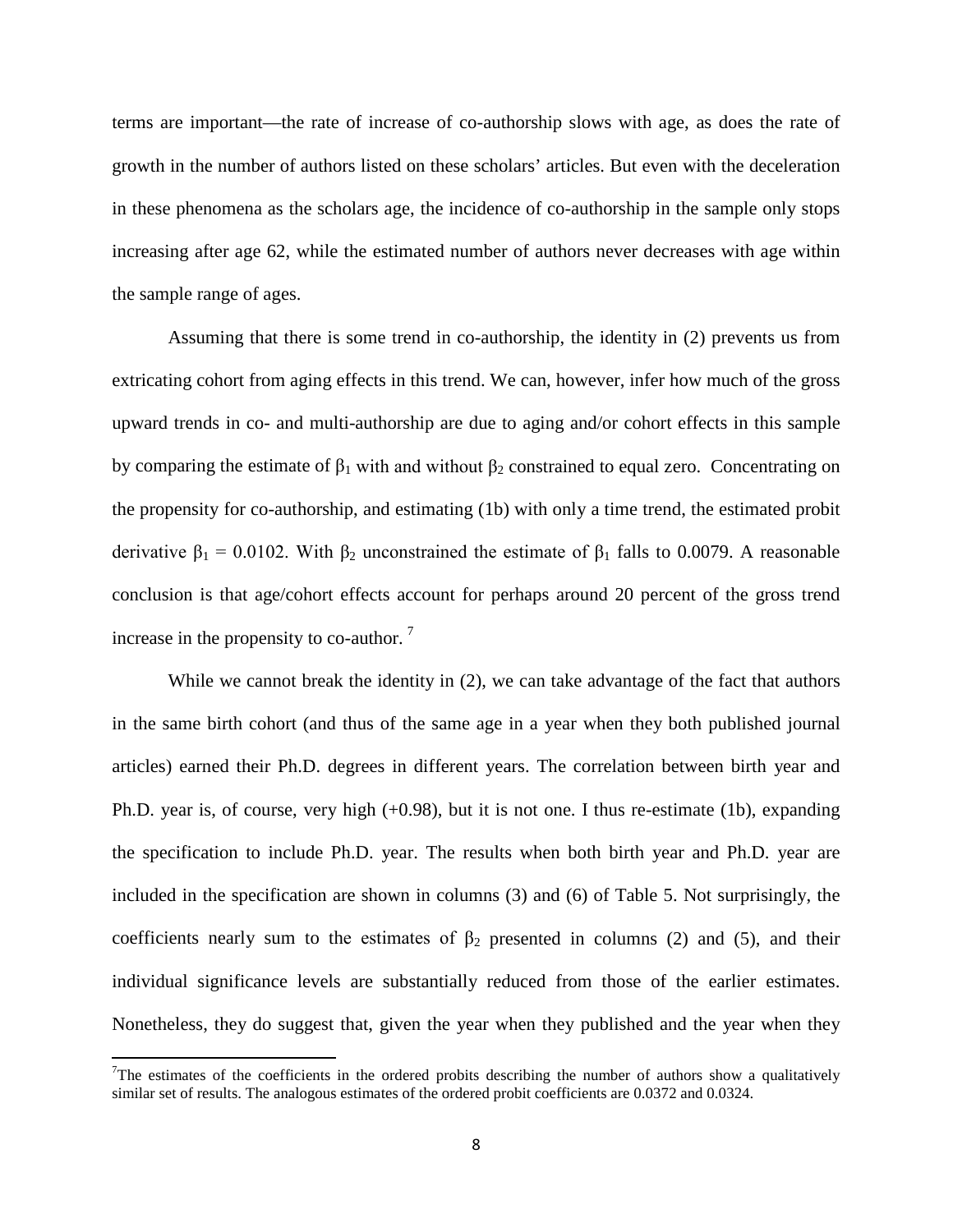were born, those scholars who received their Ph.D. degree later in life (who can be viewed as having entered the profession later in life) were more likely to publish co- and multi-authored papers.<sup>[8](#page-10-0)</sup> This finding suggests that the trends in co- and multi-authorship have something to do with the research styles that one learns from what the profession is doing during one's Ph.D. program or very early in one's publishing career.

A number of other variables might be expected to alter the relationships described in (1). For example, respondents who have positions in the best economics departments might have more and better Ph.D. students with whom to coauthor. Adding an indicator for the top ten economics departments in North America and the top two in the United Kingdom, which describes almost half the 79 respondents, to the estimates in Table 5 of Equations (1a) and 1b) never changes the first significant digit of the estimate of the crucial parameter; and the indicator itself, although it enters positively, has t-statistics well below one. Another possibility is that coauthoring practices are different between North America and the rest of the world, and that this difference is correlated with age/cohort. Scholars at North American institutions, who account for five-sixths of the sample, are (nearly significantly) less likely to co-author, and have fewer co-authors when they do, than scholars of the same age at the same time on other continents. Nonetheless, the estimated effects of age or birth year hardly change in size or statistical significance from what is shown in Table 5.

<span id="page-11-0"></span>Until fairly recently tabulations of citations only recorded the name of the first author of an article; and even now the custom in the text of a published paper is to list no more than two authors, relegating additional authors to inclusion in "*et al*." Not wishing to be known as "Al,", and in a discipline where alphabetical order is customary (see Engers *et al*, 1999), scholars with

8  ${}^8$ The results and comparisons are nearly identical if we exclude the three authors whose Ph.D. year was assigned and their 269 published articles from the sample.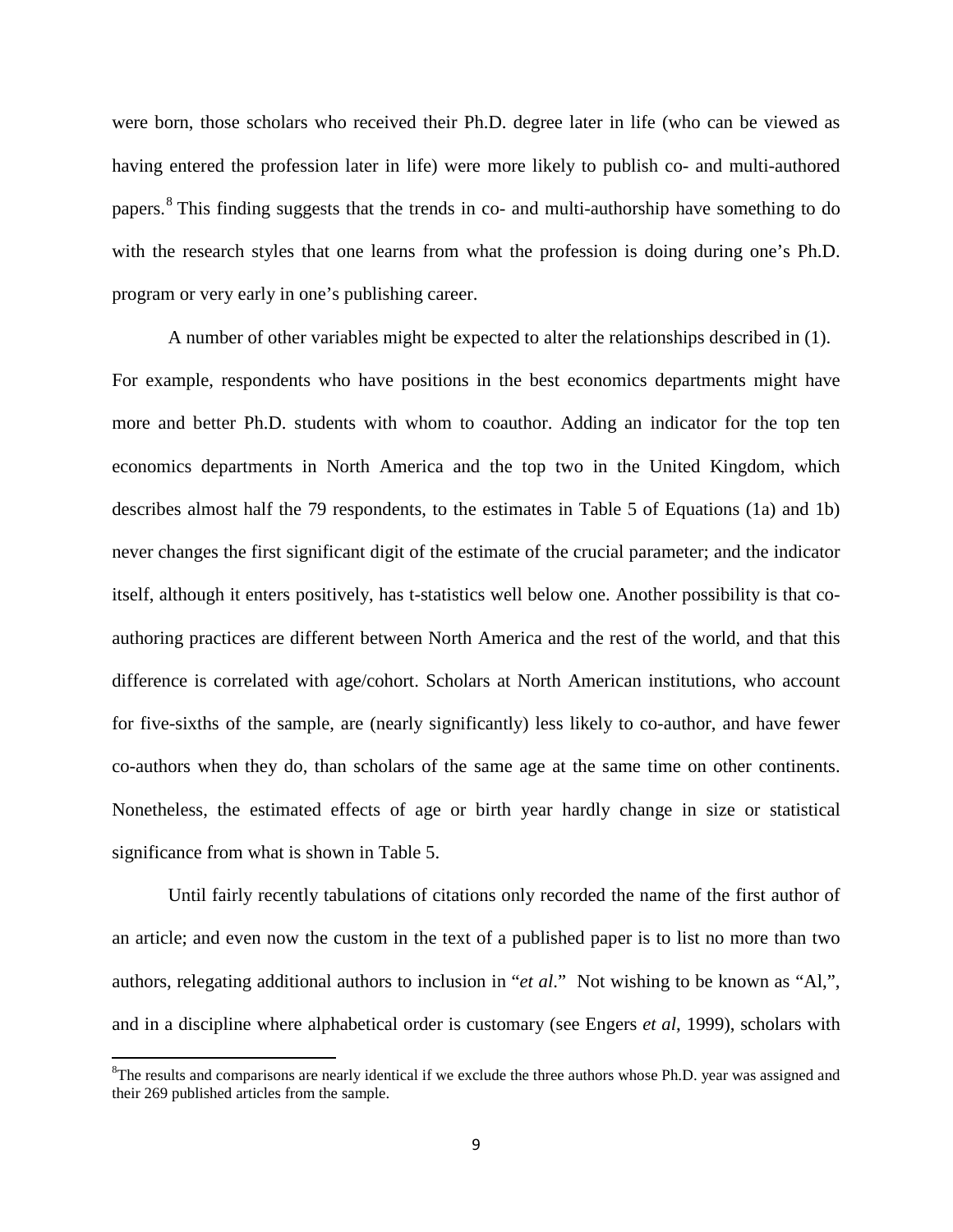surnames late in the alphabet may strategically avoid or limit their co-authoring. To examine this possibility I created a variable ranging from 1 for "A" to 23 for "W" in this sample, indicating the numerical position of the first letter of the scholar's surname, and added it to the estimates of (1a) and (1b). Its inclusion changed the estimated impact of age (birth year) by less than two in the second significant digit, and its own coefficients were unexpectedly positive, although with tstatistics less than one.

Overall the results suggest that cohort effects are important in explaining the observed upward trends in co- and multi-authorship in economics. The dominant component of those trends, however, is general and cannot be attributed to differences in behavior among scholars of different cohorts, nor to changes in co- and multi-authorship patterns with age. While the causes of these (about which I speculated in Hamermesh, 2013, and which Jones, 2009, modeled) are unclear, they are not the result of inherent differences in people's behavior resulting from aging or from differences among people educated at different times.

#### **III. Prior Co-authoring and Productivity**

Does having relied more on co-authors in the past alter the relationship between age and publishing productivity? It is difficult to infer causation—to distinguish heterogeneity from state dependence in co-authoring—but we can infer whether those who are more prolific publishers with age have had more previous co-authors. Also, this examination has implications for people's responses to the incentives to publish.

In the sample of 79 labor economists I measure the years since the most recent prior publication for all but each author's first published article. Not surprisingly given the distinction of the scholars in this sample, 57 percent of papers appear in years when the author publishes two or more papers; and another 34 percent appear in print the year after another published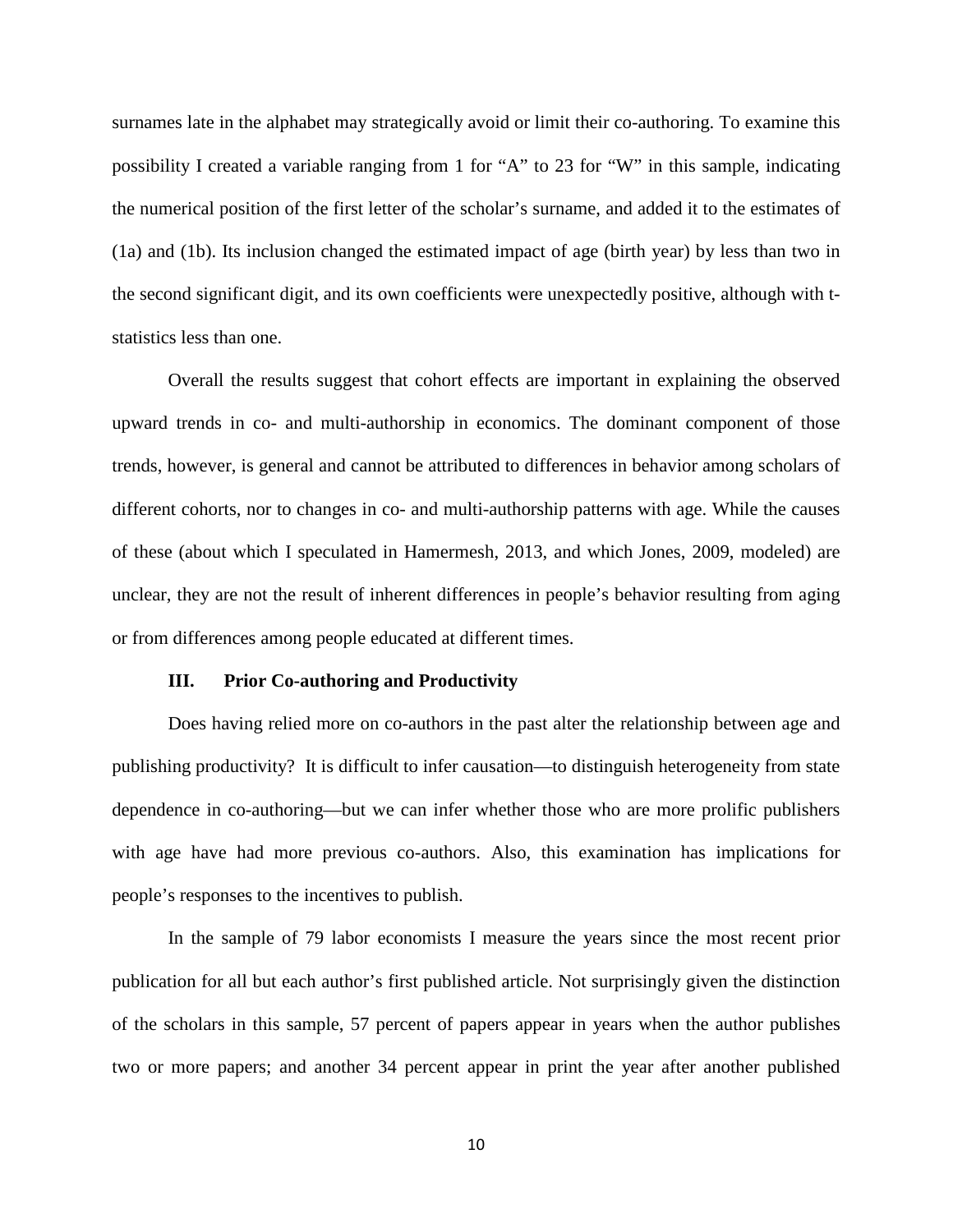paper. Nonetheless, six percent of the published papers in the sample appeared after a two-year hiatus, two percent after a three-year hiatus, and one percent after four years, so that there is scope for examining how the length of time between publications relates to the author's prior co-authoring practice.<sup>[9](#page-11-0)</sup>

Estimates of Poisson regressions describing the hiatus between publications are presented in Table 6, which gives results that are qualitatively the same as those of estimates of Poisson regressions describing the numbers of publications in a given year.<sup>[10](#page-13-0)</sup> In each equation I include the same vector of indicators of the decade of publication as was included in the estimates shown in Table 5. The results in the first column show that there is a negative, but statistically insignificant relationship between time since publication and the author's age. Most important, the estimates in the second and third columns show that having previously published more coauthored or multi-authored papers is associated with a shorter hiatus between publications. The estimates in both columns approach statistical significance.<sup>[11](#page-13-1)</sup>

The positive effect of prior co- and multi-authorship on the frequency of publication might be related to heterogeneity in the sample. For example, it may be that authors from the earlier cohorts in the sample, since I selected them based on substantial lifetime achievement, might have published more frequently at the same age than authors from later cohorts. One way to examine this possibility is to include both age and patterns of prior co- and multi-authorship in the equations. Estimates of these expanded equations are shown in the fourth and fifth columns

<sup>-&</sup>lt;br>9  $\degree$ Only 0.4 percent of the articles appeared after a five-year or longer hiatus. None of the results discussed in this section is at all sensitive to the inclusion of these few observations in the estimation.

<span id="page-13-0"></span> $10$ The equations were all re-estimated using a negative binomial estimator. While the dependent variable is significantly over-dispersed, so that this estimator is more appropriate than the Poisson estimator, the coefficient estimates are hardly affected. I thus present the more easily interpreted Poisson estimates.

<span id="page-13-1"></span> $11$ If we exclude the six authors whose most recent publication appeared before 2010, which deletes 258 articles from the sample, the results shown in the table hardly change.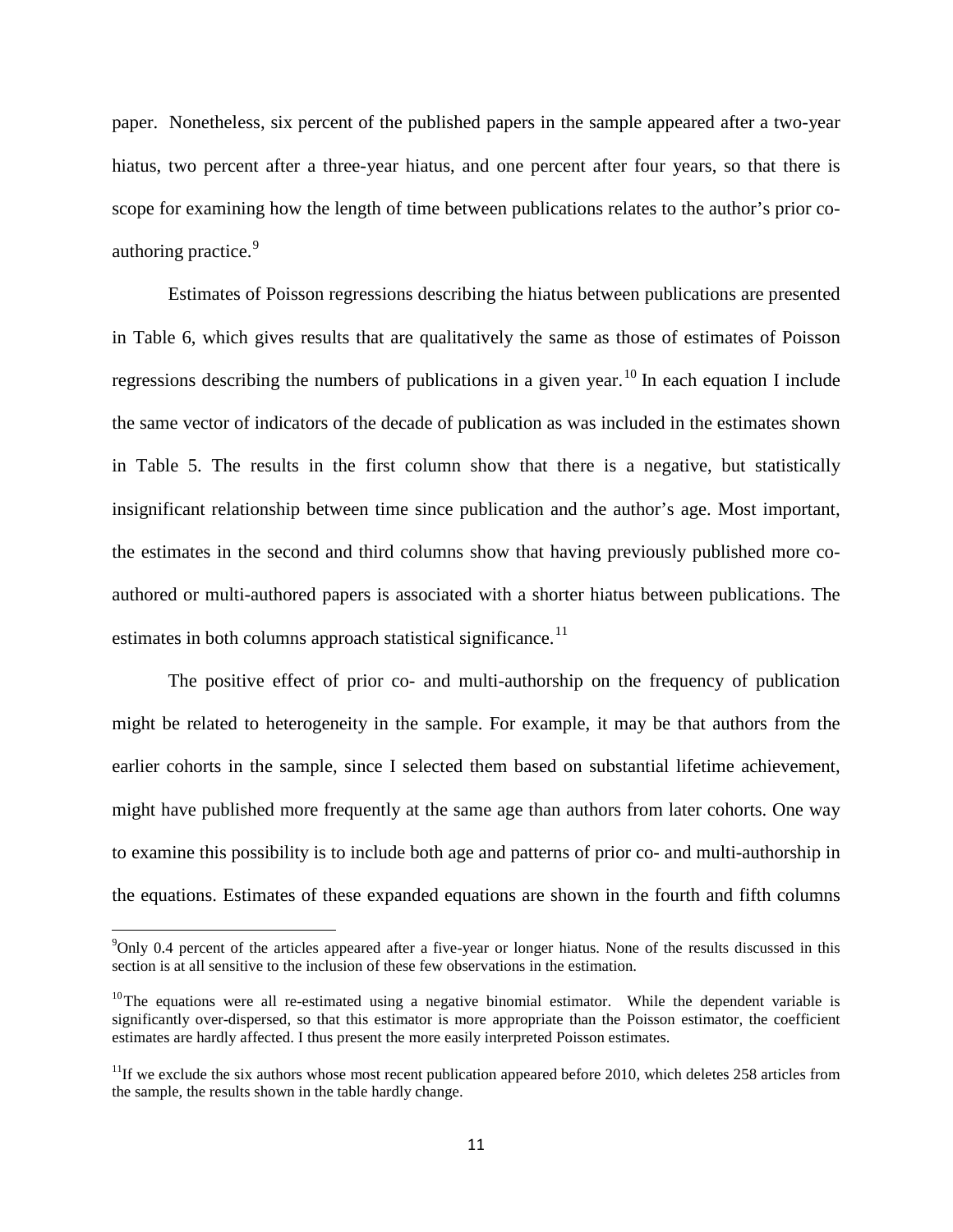of Table 6. They make it clear that this sort of heterogeneity does not matter: The parameter estimates change only slightly from those in columns (2) and (3), and their statistical significance increases.

The authors in this sample are heterogeneous along a variety of unknowable dimensions. To account for this fact I re-estimate the equations in columns (2) and (3) including fixed effects for each author, which generates only small changes in the parameter estimates. Overall, the results suggest that having had more co-authors is associated with more frequent subsequent publication. Indeed, given the estimates that are produced when author fixed-effects are included, one might even infer that this relationship is causal—that co-authoring makes one more productive (when one defines productivity as a count of the **number** of publications). For a given individual, having had more coauthors up to a particular age leads the scholar to publish more quickly subsequently.

#### **IV. Age and the Choice of Coauthors**

The choice of coauthors reflects the outcome of a matching process. One chooses coauthors based on such factors as complementarities in production, but perhaps also on one's personal preferences—how comfortable one feels working with different individuals. While we cannot examine complementarities in production here, in this and the next section we examine how preferences for people "like oneself"—particularly age and gender—are exhibited.<sup>[12](#page-13-1)</sup>

#### *A. The Relation Between Age and Coauthors' Ages*

The data underlying Tables 1 and 2 can provide an initial look at how the choice of coauthors differs by the age of authors. Consider the statistics in the first row of Table 7, showing the mean absolute age differences between coauthors of two-authored articles in these

<span id="page-14-0"></span><sup>&</sup>lt;sup>12</sup>Freeman and Huang (2014) examine another demographic characteristic—ethnicity—in the process of matching of coauthors.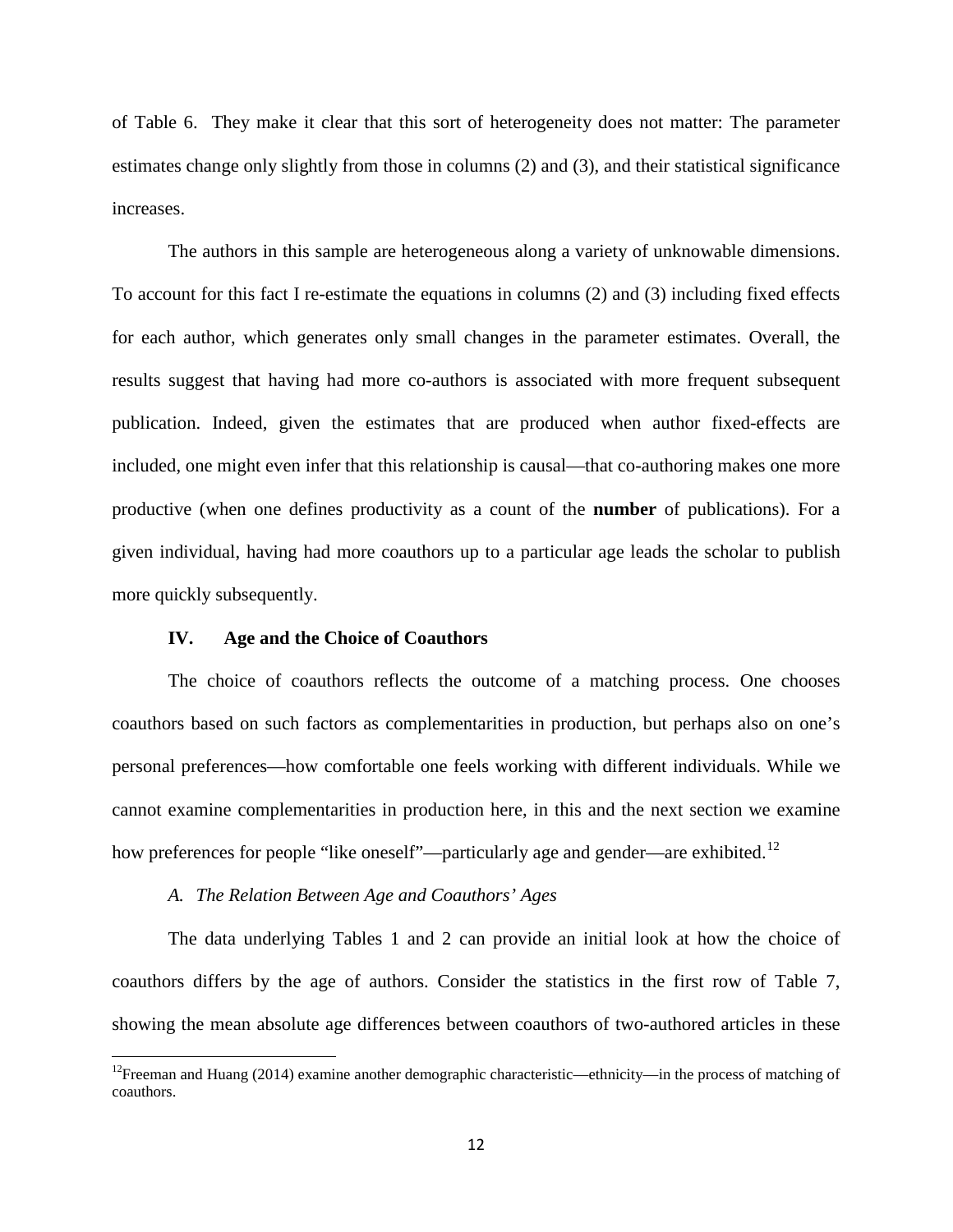journals by age of author, where each article is counted as one observation.<sup>[13](#page-14-0)</sup> Young authors (ages 35 and below) and mid-career authors (ages 36-50) have remarkably similar patterns in the ages of those with whom they publish: The average coauthor of scholars in these age groups is pretty much the scholar's contemporary. That is not true for the (relatively small and elite) group of older coauthors (those ages  $51+$ ). Their coauthors tend to be much different in age—averaging nearly 15 years different. Nearly all the older authors in the sample co-authored with people in the other two age groups, not with their contemporaries. Thus while we observe partnerships among contemporaries until the latter part of a career, partnerships late in a career are disproportionately with younger people. Their coauthors are not, however, likely to be their very recent Ph.D. students: With an average age of these older scholars of 58, a mean absolute difference of 15 years suggests that they are typically co-authoring with their mid-career colleagues.

Why might the difference in the age structure of co-authoring relationships change with age? One likely explanation is suggested by the relative, albeit decreasing rarity of older authors' appearances in this group of elite publishers. With the majority of older economists having ceased publishing, or even trying to publish, the set of potential coauthors with whom a productive older scholar can choose to work necessarily consists mostly of younger scholars. The results in Table 7 are explicable by propinquity of interest and energy.<sup>[14](#page-15-0)</sup>

Some direct evidence on this explanation is obtainable by dividing the sample into articles published before and after 1990, taking advantage of the rise in the prevalence of older authors. The statistics are shown in the bottom rows of Table 7. While the age differences

<span id="page-15-1"></span> $13$ There are too few multi-authored articles involving older authors to make any statistical analysis worthwhile.

<span id="page-15-0"></span><sup>&</sup>lt;sup>14</sup>They seem consistent with the results of Fafchamps *et al* (2010) showing the role of nearness within a social network on the choice of coauthors.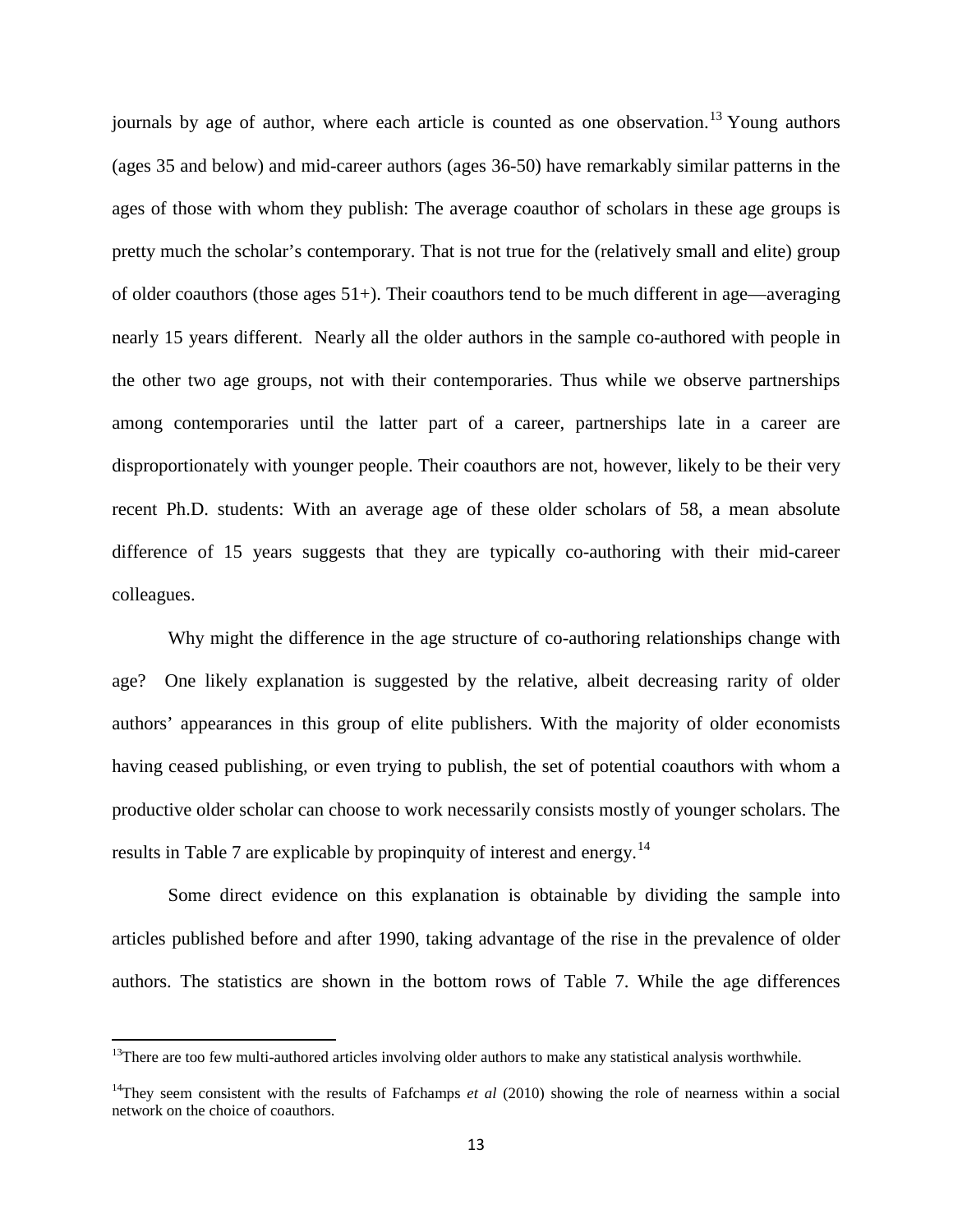between coauthors ages 35 or less, or 36-50, did not change significantly over time, older coauthors worked with others who were significantly closer to their age in the latter period than before 1990. This change is consistent with the increasing availability of publishing older authors, providing their peers with an easier search for coauthors who were contemporaries.

#### *B. The Stability of Co-authoring Patterns over the Life Cycle*

A related issue is how scholars vary their co-authoring patterns with age, and the extent to which the choice of individuals with whom to coauthor persists over time. To examine the first question I use the data on the 79 distinguished labor economists that underlay the analyses in Sections II and III. For each publication after an author's first I form the coefficient of variation of the number of authors up to and including that publication. To the extent that the number of authors exhibits some randomness across publications, the coefficient of variation will decrease over an author's career (as the author ages). Thus in the analysis here I exclude the first ten (alternatively the first forty) publications by each author. The mean coefficient of variation of the number of authors on their  $41<sup>st</sup>$  and later articles is 0.40.

Table 8 shows estimates of regression equations describing the coefficient of variation of the number of coauthors on all articles beyond the tenth (fortieth). To account for possible changes in co-authoring behavior beyond those shown in Section II, the estimates hold constant the indicators of the decade when the article was published. The results are remarkably insensitive to the choice of sample: Those in later birth cohorts (younger authors) are significantly less likely to vary the number of scholars with whom they coauthor than are scholars who are born earlier (older authors). <sup>[15](#page-15-1)</sup> These two outcomes are quite strongly

<span id="page-16-0"></span><sup>&</sup>lt;sup>15</sup>This result is not due to the fact that older authors who publish in a given year have published more papers up to that date: In an expanded specification that includes the number of articles each author has produced to date the estimated absolute impact of birth year on the coefficient of variation of the number of authors declines but it remains significantly negative.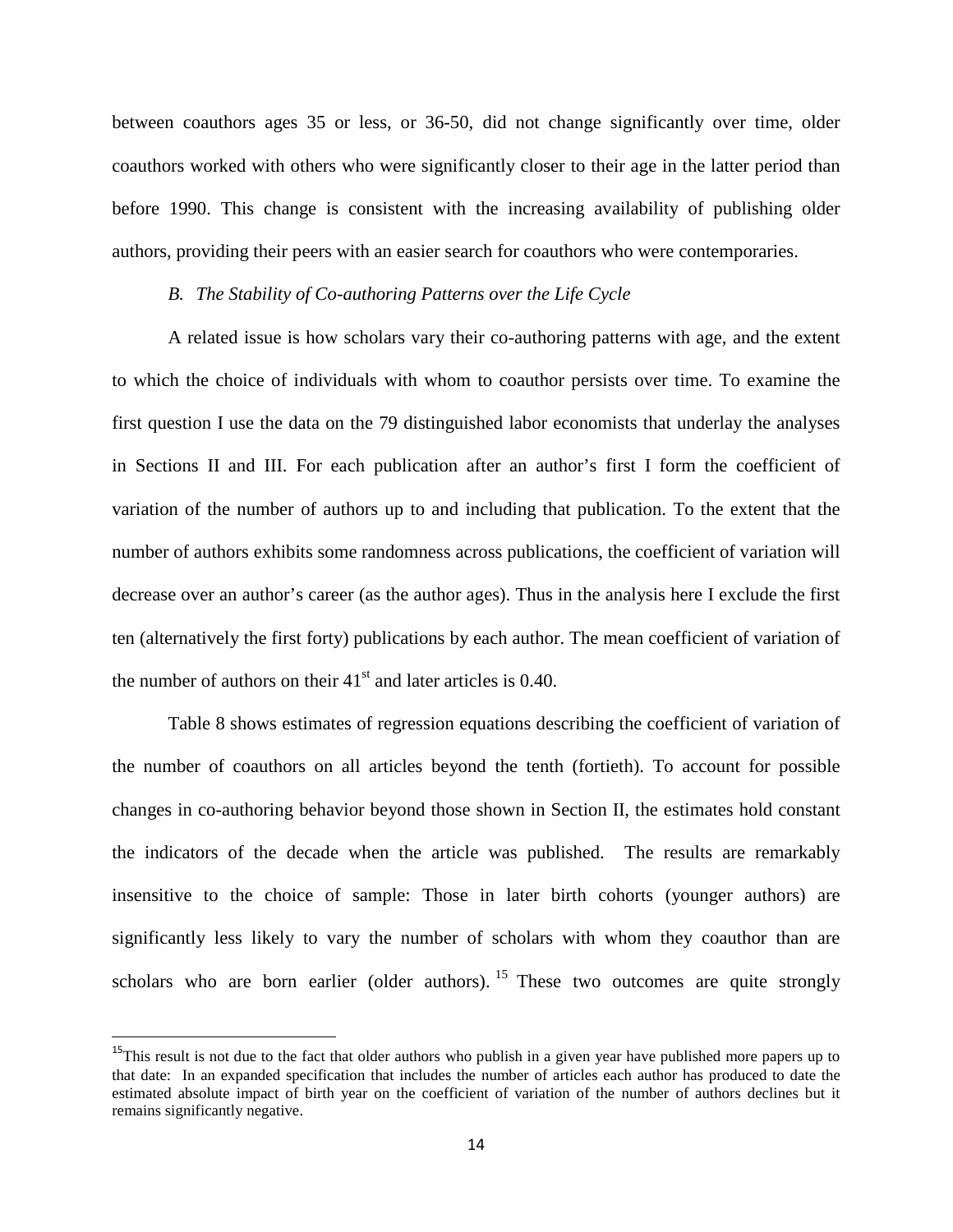associated: Moving from birth year 1934 to 1967, the extremes in the sample of articles that are at least the  $41<sup>st</sup>$  in an author's career, decreases the coefficient of variation by 1.8 standard deviations.

The co-authoring behavior of scholars from earlier cohorts is less stable than that of scholars born later, independent of any confounding factors such as the dates when they published. The difference is not due to greater experience (since I held the number of their publications constant), but perhaps arises from their learned ability to pick out co-authors when that is appropriate and to author alone when it is not, or perhaps to differences in preferences across birth cohorts.

#### *C. Age and the Identity of Coauthors*

While authors from older cohorts exhibit less stable co-authoring behavior, that fact says nothing about the identity of the scholars with whom they co-author. Their behavior could be less stable, but they could be choosing the same individual or set of scholars when they coauthor. To examine their stability defined in terms of their choices of individuals rather than their number, I calculate for each article the cumulative number of different coauthors with whom the scholar has published and the cumulative total number of coauthors, and then define their ratio as the "novelty index" of co-authorship. The novelty index ranges from 0.21 to 1.00 over all the 2701 co-authored articles in the sample. Figure 2 presents a scatter of this index and birth year for the most recent publication by each of the 79 authors. There is absolutely no relationship between the two measures: The most recent article published by someone in a more recent cohort is no less likely to reflect repeated matches with particular coauthors than is one by a scholar born earlier.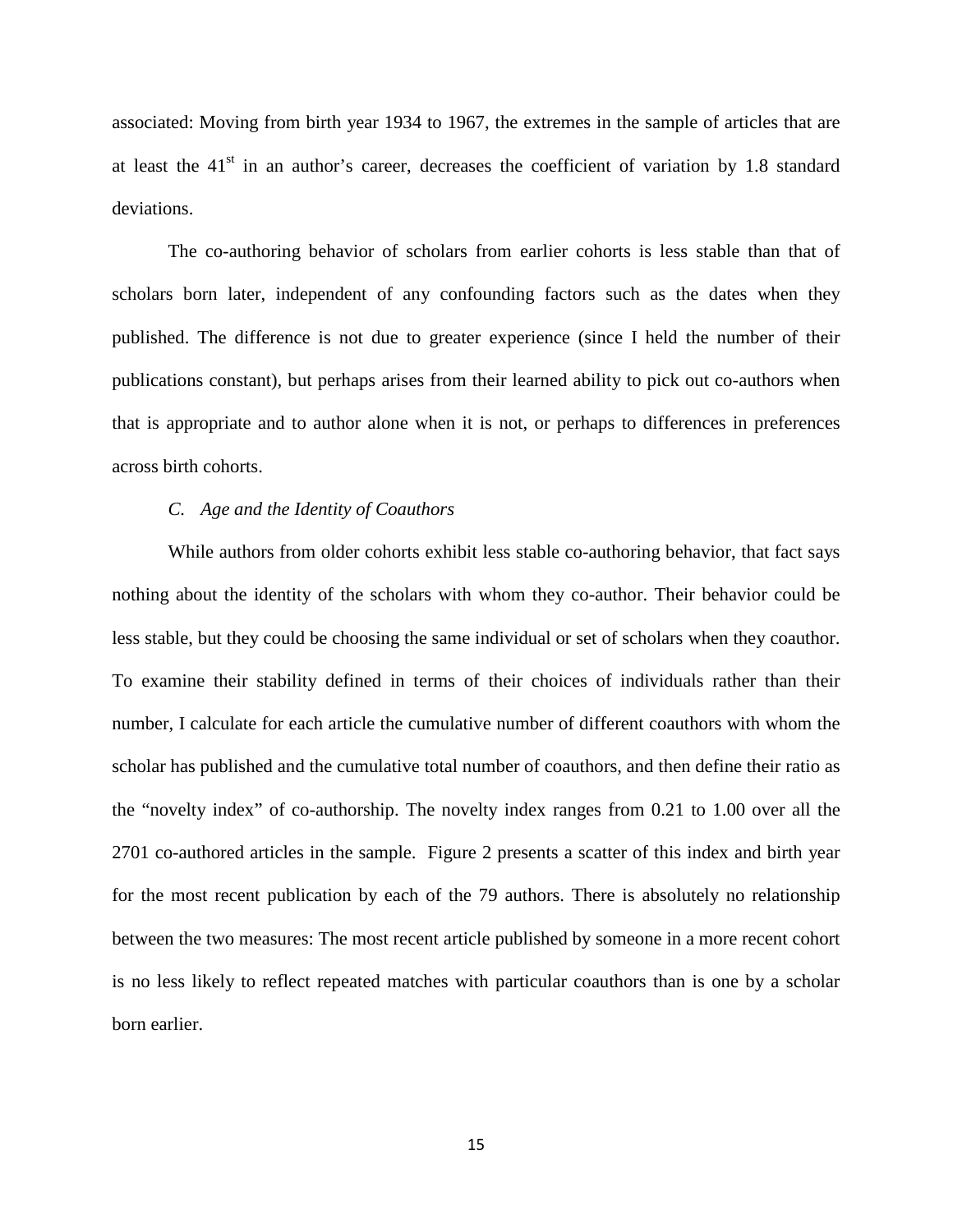Estimates of the relationship between the novelty index and the author's birth year are presented in column (1) of Table 9 using all 2701 observations; but unlike in the equation fitted to the scatter in Figure 2, here I include a vector of indicators of the decade when the article was published. The results demonstrate that, once we use the cumulative history of all the coauthored articles in the sample, we observe that those in more recent cohorts are more likely to exhibit novelty in their choice of coauthors. The difficulty with this conclusion is that scholars from more recent cohorts (younger authors) have typically written fewer articles, and even fewer co-authored articles, than their senior colleagues. They can be viewed as being engaged in the early stages of a search process for coauthors. One's first co-authored paper is *ipso facto* written with new coauthor(s), and to the extent that there is some randomness in the choice of coauthors, the next few are more likely to be written with new faces than are subsequent ones. Indeed, the estimates in column (2) of Table 9 suggest exactly this—each additional co-authored article reduces the share of an author's new coauthors. Accounting for this fact in column (3), we see that there is absolutely no relationship between birth year (age) and the novelty of coauthors once the authors' differential writing experience is accounted for (holding constant the date when the paper was published).

As an additional step in examining this issue we can consider whether co-authoring partnerships are stable over a career. Restricting the sample to the 39 authors ages 60+ in 2014 (to allow sufficient time to observe repeated matches), only 36 of the 274 unique co-authorship matches into which these authors entered before age 41 were repeated after age  $50<sup>16</sup>$  $50<sup>16</sup>$  $50<sup>16</sup>$  Matching with co-authors does not appear very persistent in this sample—most economists do not "mate"

<span id="page-18-0"></span><sup>&</sup>lt;sup>16</sup>As an aside on this comparison, of the 2237 unique coauthor matches in the sample, only 10 percent represent matches that persisted for more than five years (i.e., the authors have published papers with each other that are at least five years apart). Only one percent of coauthor pairs published together over a 20+ year period, with the maximum interval in the sample being 28 years.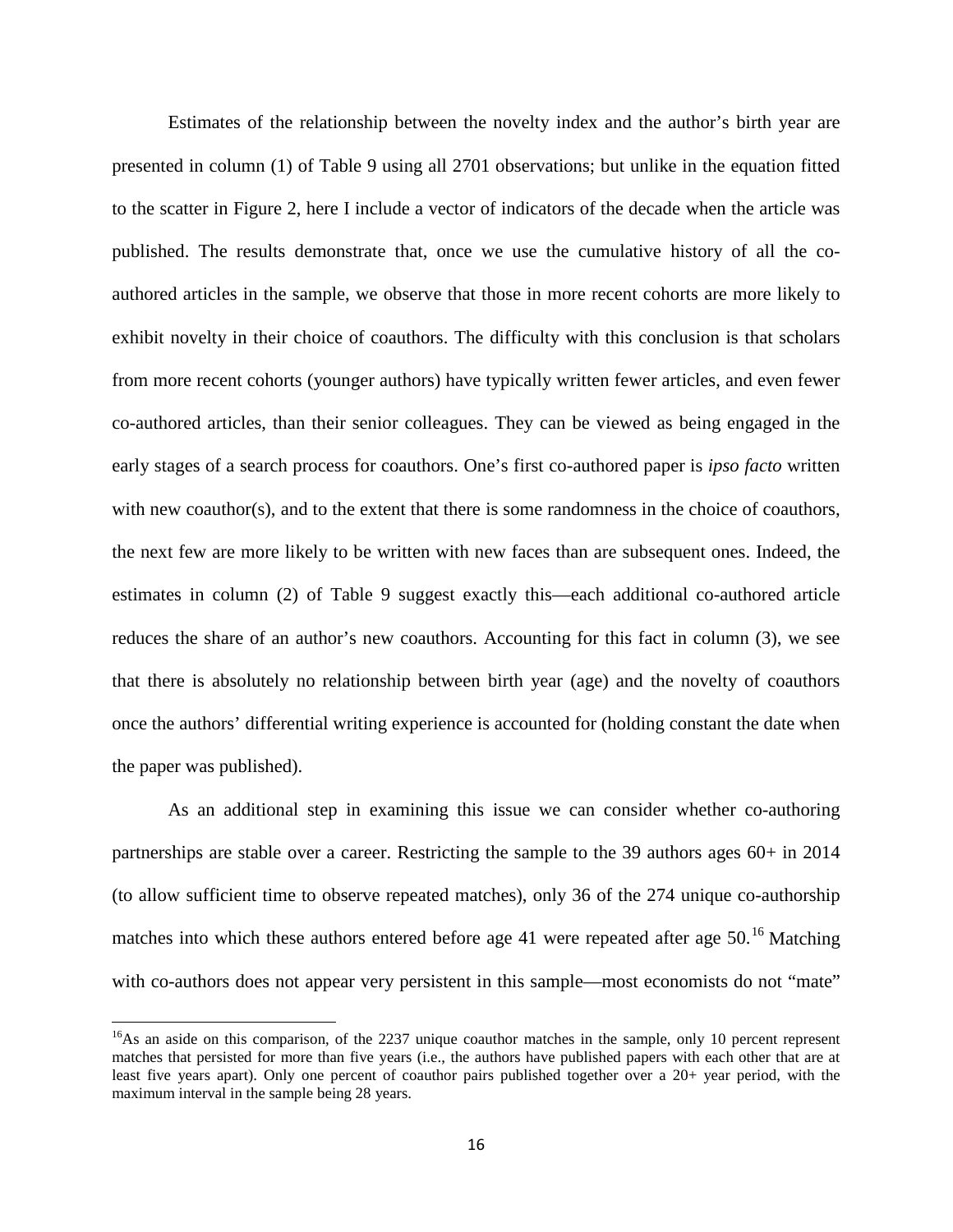for (their professional) life. Rather, co-authoring in this elite group seems driven by the desire to find the best person or people to work with on specific research questions.

#### **V. Aging Female Coauthors**

Are women different from men in their co-authoring behavior, in terms of the likelihood of ca-authoring as they age and in the relationship between age and the number of coauthors? Previous evidence (McDowell *et al*, 2006) suggests that gender differences in the propensity to coauthor in economics do exist, and Abrevaya and Hamermesh (2012) demonstrate the existence of gender-matching among coauthors. Re-estimates of the models in Section II, however, suggest no difference between men and women in the relationship among age, cohort and time trends in this elite sample (although the paucity of women, 12 of 79 authors, and of their articles, 412 of 3968, sharply reduces the precision of the estimated impact of age for women compared to that for men). We cannot reject the hypothesis that pooled results presented in Table 5 describe men's and women's behavior equally well. Female authors are no different from their male counterparts of the same age (cohort) in reflecting the trend toward co-authorship that has characterized published research in economics.

Although the number of authors by age and time period appears independent of gender, perhaps female scholars, whose search for co-authoring partners may differ from that of male scholars, choose their coauthors differently as they age. One possibility is that limitations on search may lead them to "settle down" more than men once they have found coauthors to work with. To examine this possibility, the left-hand side of Table 10 presents descriptive statistics on co-authoring behavior by gender, including the number of coauthors and the number of different coauthors. Given the increase in women's participation in the profession, it is unsurprising that the women in the sample are younger, have published fewer papers and have fewer coauthors.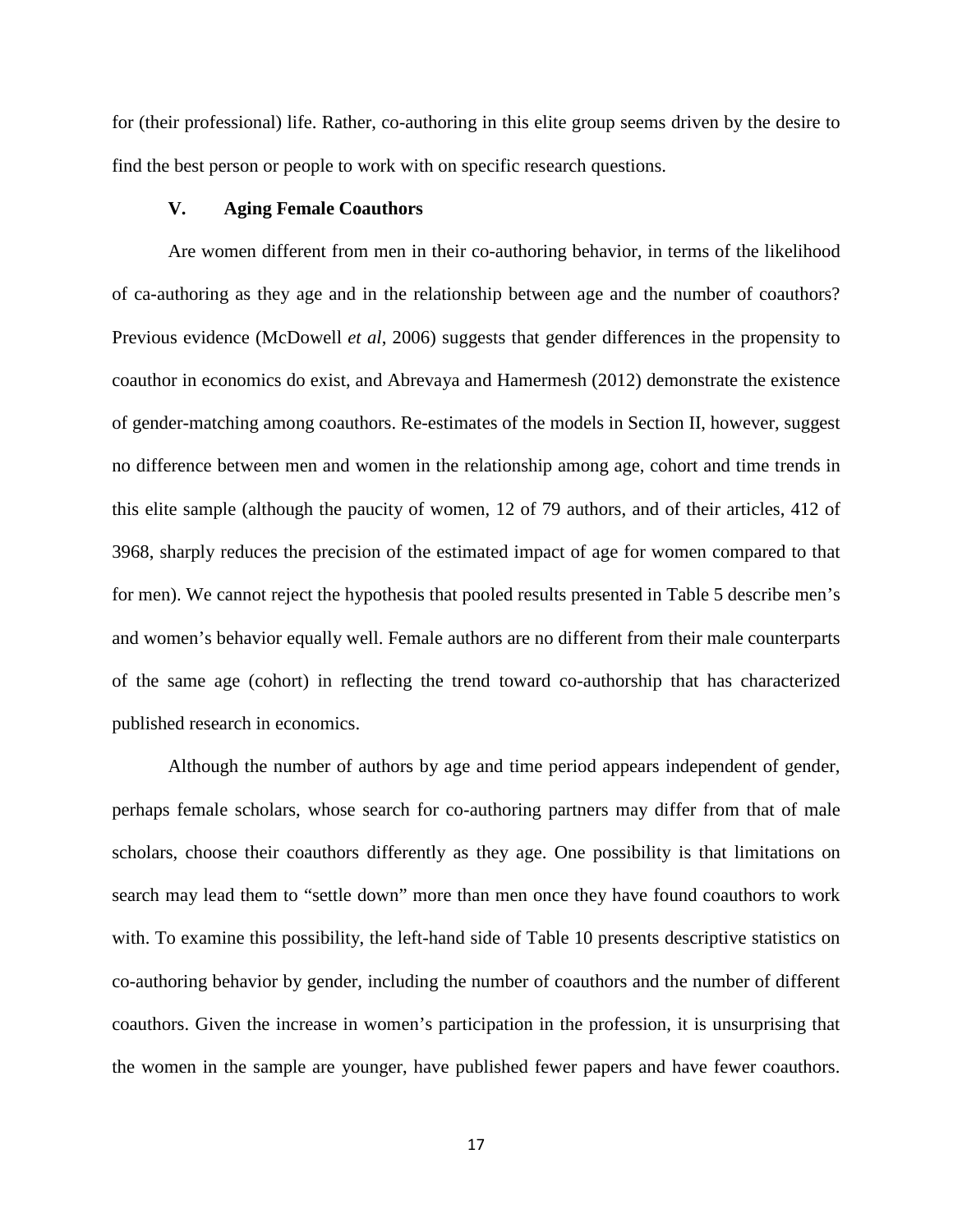What is remarkable is that the novelty index is nearly identical for men and women (0.55 and 0.56).<sup>[17](#page-18-0)</sup> Despite the differences in age of men and women in the sample, novelty in co-authorship is the same for both.

Generalizing from these results may be difficult because five of the twelve women in the sample repeatedly co-author with their spouse/partner, who in some cases is also in the sample. Less important, given the large number of men in the sample, five of the men repeatedly coauthor with their spouse/partner. To remove the possible "contamination" of inferences about the search for co-authoring partners by the (previously successful) search for life partners, I delete these ten individuals from the sample. The right-hand side of Table 10 presents the descriptive statistics for this reduced sample. The remaining women are younger than those who have been deleted (and have published less and have fewer coauthors); but the results on search for coauthors remain essentially unchanged, with the novelty index rising very slightly to 0.56 and 0.58 for men and women respectively.

The sample of articles published each decade in the top three general journals that underlay Tables 1 and 2 allows examining whether the general result in Section IV.A., that people choose coauthors of similar ages, differs by gender among authors age 50 or less. (None of the co-authored articles in that sample includes women over age 50, so that I cannot examine this issue for scholars over age 50.) The scarcity of even middle-aged female authors might suggest that they are forced to seek out much younger scholars if they wish to collaborate. Comparing authors who are age 35 or less to those who are age 36-50, the average age difference between male authors in the younger group is six years, while that between female authors is five years. The difference between male authors in the older age group is also six years, while female

<span id="page-20-0"></span><sup>&</sup>lt;sup>17</sup>Regressions that hold constant the author's birth year, the article number and the date of publication of the article suggest that the absence of gender differences is not due to correlations with other covariates.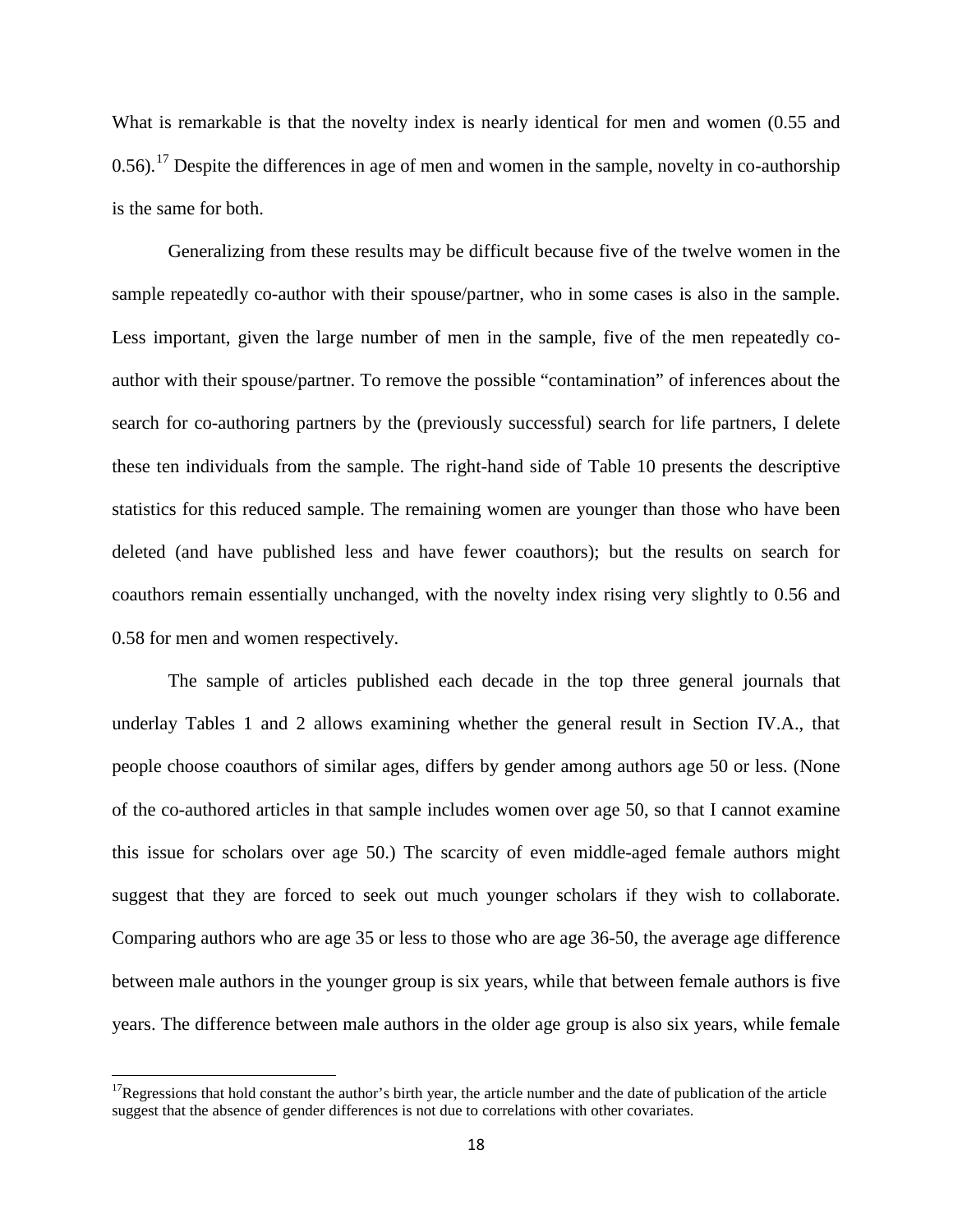authors age 36-50 write with people who differ in age from them by seven years. The doubledifference of two years in age of coauthors by gender is consistent with the need for (the relatively few) middle-aged female coauthors to spread their nets more widely as they age (although the relatively small number of female authors means that the double-difference is not statistically significant).

#### *VI.* **Older and Younger Coauthors**

Do authors in different cohorts differ in productivity? The difficulty in answering that question is, of course, how one defines productivity. Here I answer this question only very partially, defining productivity as the number of full-time-equivalent journal articles written over a career. Implicitly I am dividing a paper's quality by N, where N is the number of co-authors listed on the paper. I am also ignoring differences in quality, as measured by scholarly impact, that may be related to the joint variation of number of authors and cohort.

Taking this admittedly partial approach, we can at least examine how trends in coauthorship and differences in behavior by cohort affect inter-cohort comparisons of output (defined here only by quantity). To minimize differences in input quality, I use the sample of labor economists, and I restrict the sample still further to those members who are also Fellows of the Econometric Society and are thus the more successful scholars in this already highly selective sample.

The first two columns of Table 11 describe the publishing behavior before age 60 of Fellows in the birth cohorts after 1954 and before 1955. The variables described in the first two rows are obvious and show that the Fellows in the earlier cohort were elected at later ages on average. The number of articles written is almost identical across the two cohorts, but members of the more recent cohort have had more coauthors. The table then shows the ratio of full-time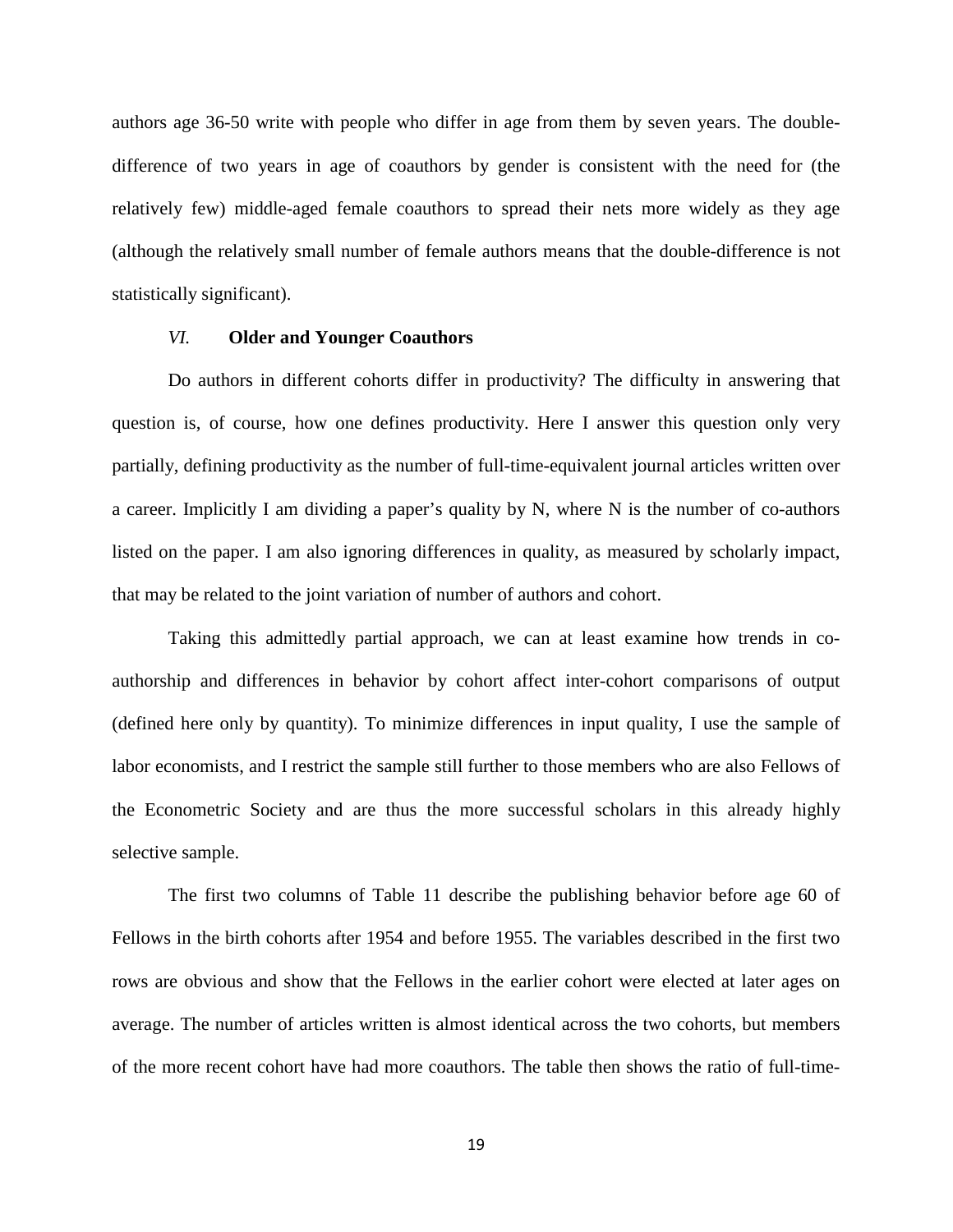equivalent (FTE) to total articles, calculated as the number of articles divided by the number of authors. Unsurprisingly given the results in Section II, this ratio is higher among members of the earlier cohort.

If the overall quality of research completed by members of these cohorts of very successful economists has not changed across cohorts (or at least not changed relative to research in the profession as a whole); and if one viewed the appropriate divisor by which to apportion credit for co-authored articles as  $D^*_{\text{early}}$  when the earlier cohort was being considered for promotion/appointment, then the appropriate divisor for assigning credit among authors in more recent cohorts should be higher. With the same inherent quality, today's top scholars are publishing more papers per year than their top predecessors. Indeed, given the change in FTE/article shown in Table 11, one might conjecture that the appropriate divisor today is  $D^*_{recent}$  $= 1.33 \cdot D*_{\text{early}}$  (i.e., 1.33 = 0.651/0.490), thus accounting for the increasing propensity to coauthor over time. Whatever divisor one uses to assign credit at a point in time, this evidence suggests that one should use a larger divisor when comparing publication lists of scholars in more recent cohorts to those of scholars in older cohorts.

One might argue, based on differences in the first two rows of the left-hand columns in Table 11, that the authors in these two birth cohorts in this sub-sample are not comparable in terms of ability. To account for this possibility, I further restrict the sample to authors who were elected Fellows before age 50 and consider only publications before that age in both cohorts.<sup>[18](#page-20-0)</sup> The right-hand columns of Table 11 show the results for this even more restricted sub-sample. Members of these cohorts look remarkably similar in terms of the ages at which they were elected Fellows and the ages at which their average publication in print before age 50 was

<sup>&</sup>lt;sup>18</sup>This restriction retains all the sample members who had achieved the additional distinctions mentioned in Section II.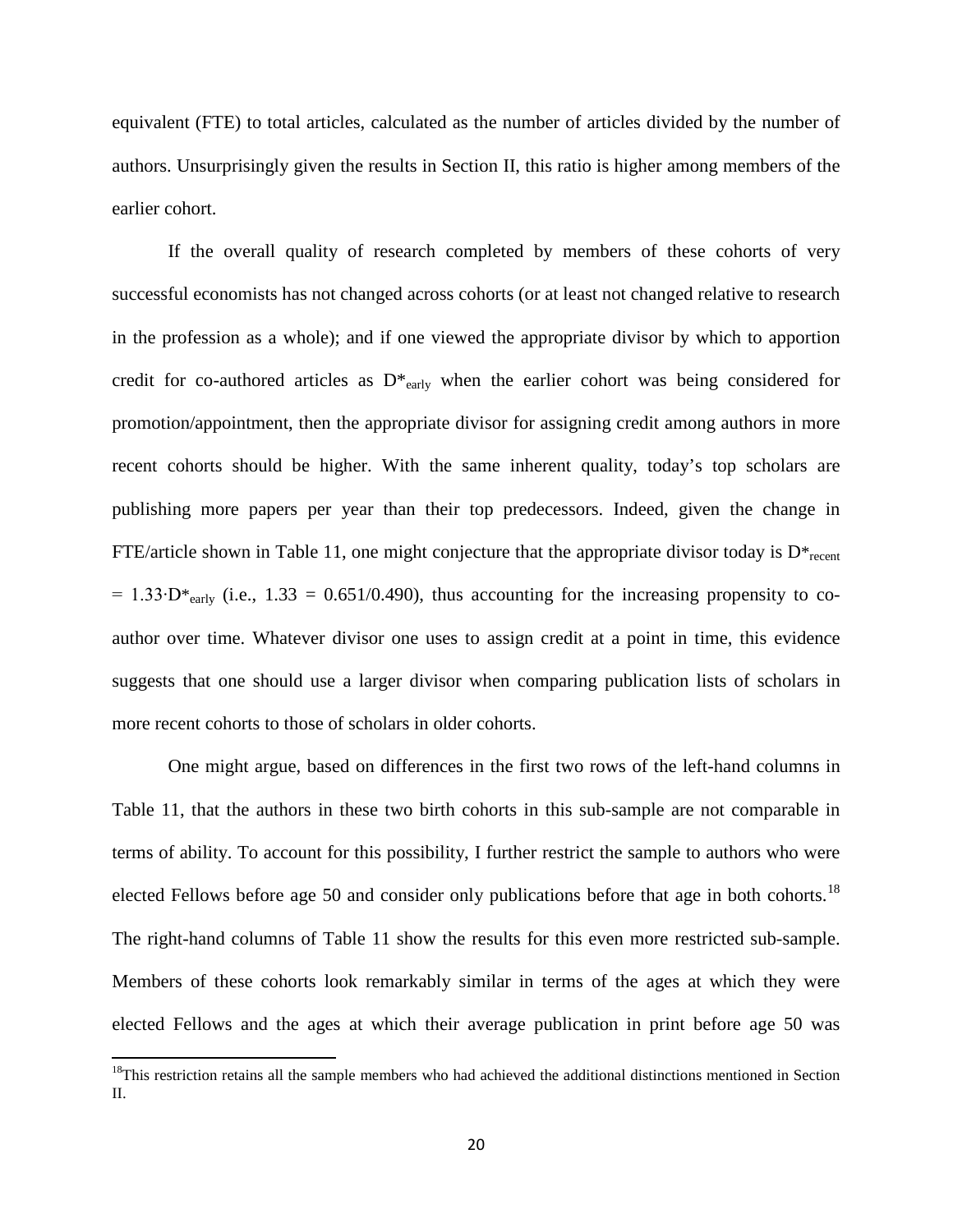produced. Scholars in the more recent cohort published many more articles before this age, but they also worked with more coauthors. The FTE/article is much lower than that of the earlier cohort. Indeed, the numbers of FTE articles are almost identical for the two cohorts, 15.5 in the more recent cohort and 15.4 in the earlier cohort. The ratios hardly change from their values in the first two columns, suggesting that this further attempt to compare scholars of identical ability does not alter the conclusion that today's divisor should be well above what it had been..

#### **VII. Implications and Summing Up**

The economics profession is aging. Using a large data set on lifetimes of publishing of a number of distinguished scholars, I have shown that this fact and differences in research habits across cohorts of scholars can explain only a small part of the simultaneous trend toward more co- and multi-authorships of scholarly articles in the field. While scholars' choices of research methods as they age appear to become more eclectic—they exhibit more variation in the number, if any, of coauthors—they are no more likely than their younger peers to choose to work with different sets of co-authors on successive publications.

Working with other scholars is basically a search process—involving both personal preferences and potential production complementarities. Nearly all the findings here are consistent with the implications of search theory. In particular, the increasing positive assortative matching of older coauthors over time, and the changing interaction of gender and age in coauthoring behavior, are explicable by the increasing percentages of older scholars and women among those publishing articles in economics.

All the empirical results in this study are based on elite samples, in one case of individual scholars who have achieved substantial distinction over their careers, in the other of articles published in the three leading general journals in the field. Obviously these are not random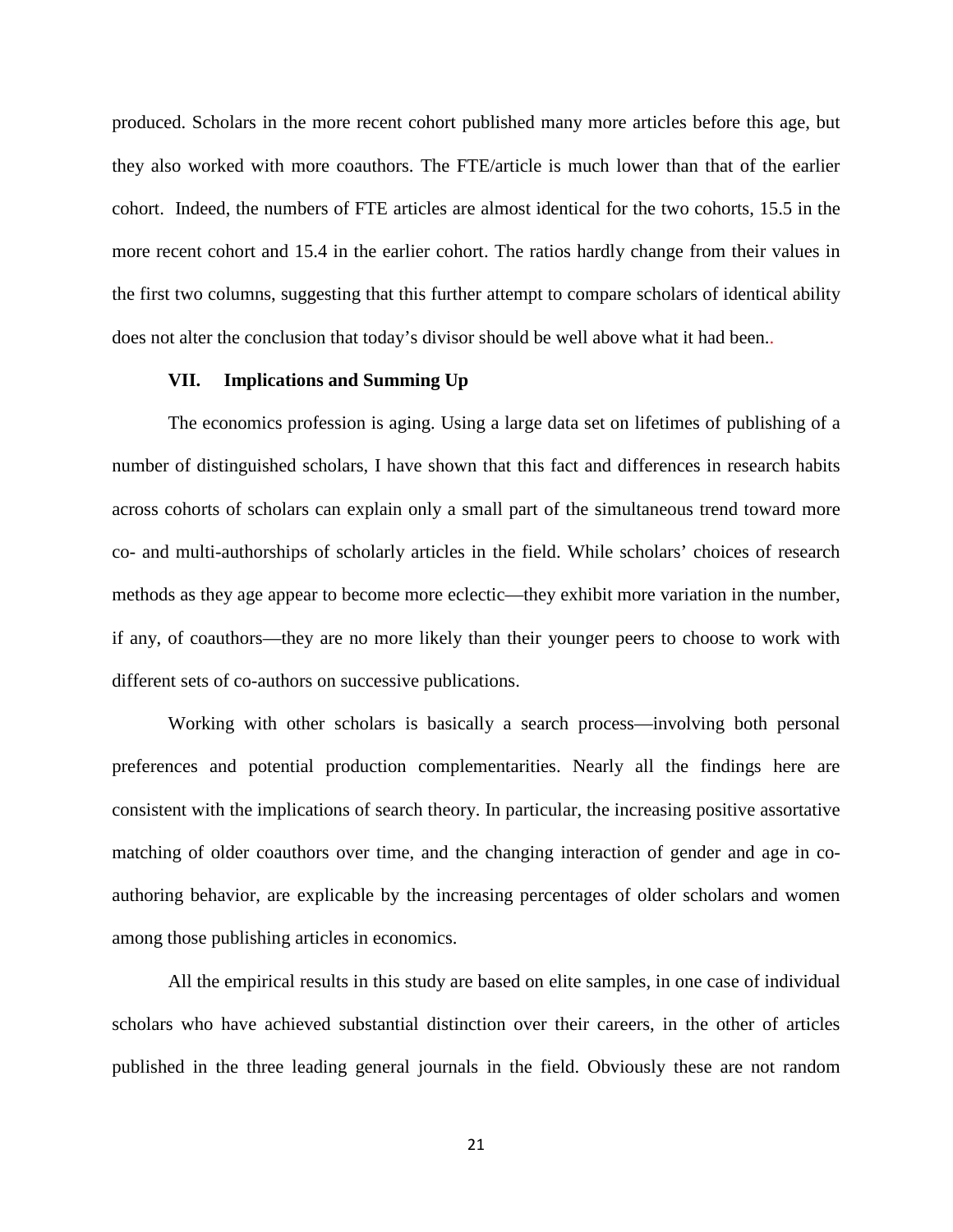samples of journals or scholars; but these authors and published works are the leaders in the field, reflecting the research that generally receives the most attention from other scholars. Moreover, given the general decline in publication rates with age, which is especially sharp for those who are relatively less productive early in their careers (Oster and Hamermesh, 1998), if anything our results understate the effect of age on co-authorship and productivity. For those reasons, while not necessarily representative of the co-authoring behavior of all economists or of the content of all economic research, the results here indicate what is occurring at what is arguably the forefront of the economics literature.

As today's earlier birth cohorts are replaced by scholars from later cohorts who have developed somewhat different research habits, the results suggest that the trend toward increasing co- and multi-authorship will continue. To the extent that these collaborations enhance scholarly productivity, the disappearance of more senior scholars whose habits do not lead them toward collaboration can be viewed as beneficial. The central question for considering the structure of scholarly inquiry, however, is whether the marginal scholarly collaboration is truly productivity enhancing, or, if instead of collaborating, the same scholars would contribute more by working on their own.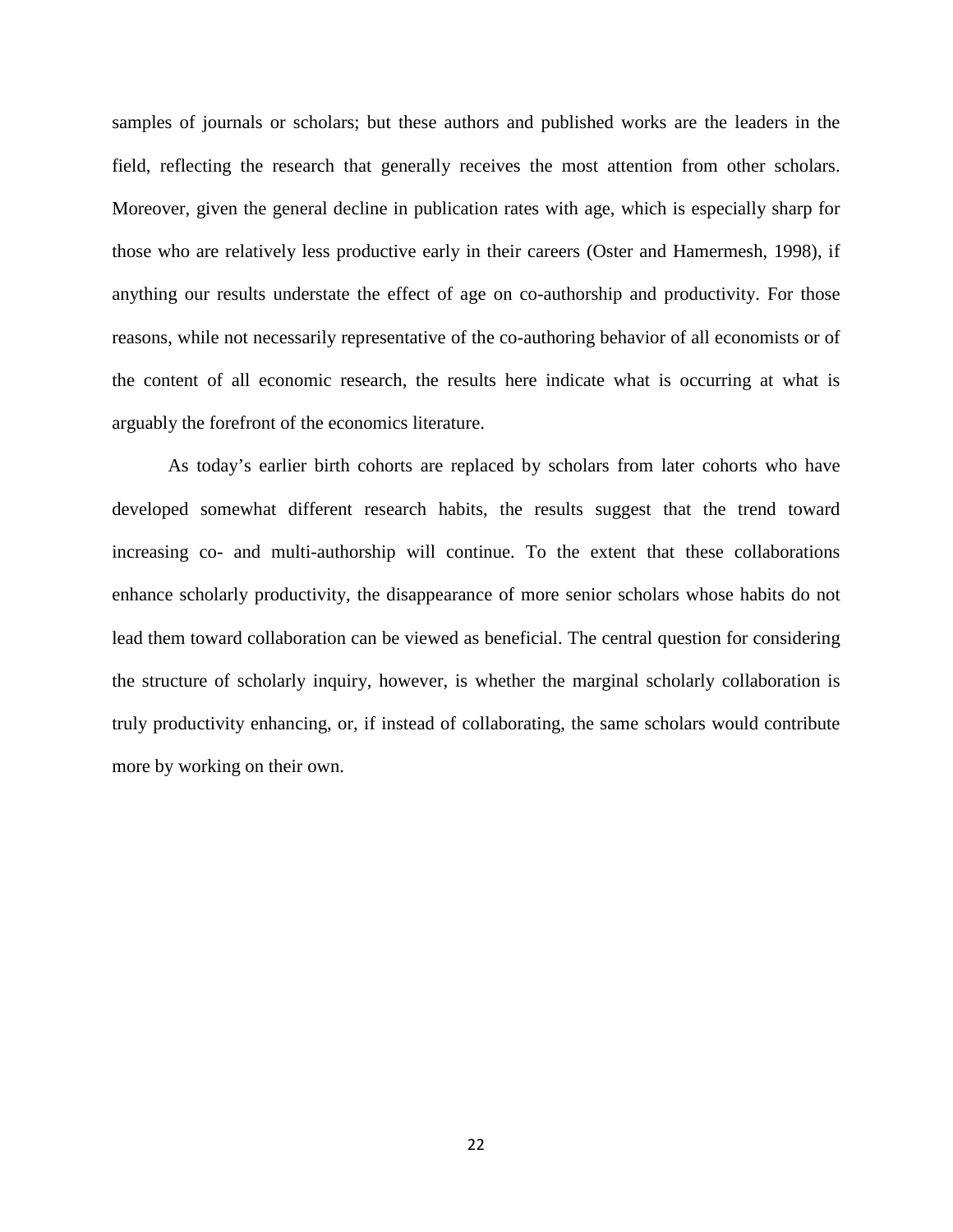#### **REFERENCES**

- Jason Abrevaya and Daniel Hamermesh, "Charity and Favoritism in the Field: Are Female Economists Nicer (To Each Other)?" *Review of Economics and Statistics*, 94 (Feb. 2012): 202-07.
- George Borjas, "Assimilation, Changes in Cohort Quality, and the Earnings of Immigrants," *Journal of Labor Economics*, 3 (Oct. 1985): 463-89.
- Maxim Engers, Joshua Gans and Simon Grant, "First-Author Conditions," *Journal of Political Economy*, 107 (Aug. 1999): 859-83.
- Marcel Fafchamps, Marco van der Leij and Sanjeev Goyal, "Matching and Network Effects," *Journal of the European Economic Association*, 8 (March 2010): 203-31.
- Richard Freeman and Wei Huang, "Collaborating with People Like Me: Ethnic Co-Authorship Within the U.S.," NBER Working Paper No. 19905, 2014.
- Daniel Hamermesh, "Six Decades of Top Economics Publishing: Who and How?" *Journal of Economic Literature*, 51 (March 2013): 162-72.
- John Hudson, "Trends in Multi-Authored Papers in Economics," *Journal of Economic Perspectives*, 10 (Summer 1996): 153-8.
- Benjamin Jones, "The Burden of Knowledge and the 'Death of the Renaissance Man': Is Innovation Getting Harder?" *Review of Economic Studies*, 76 (Jan. 2009): 283-317
- Pantelis Kalaitzidakis, Theofanis Mamuneas and Thanasis Stengos, "An Updated Ranking of Academic Journals in Economics," *Canadian Journal of Economics*, 44 (Nov. 2011): 1525-38.
- David Laband and Robert Tollison, "Intellectual Collaboration," *Journal of Political Economy*, 108 (June 2000): 632-62
- John McDowell and Michael Melvin, "The Determinants of Co-authorship: An Analysis of the Economics Literature," *Review of Economics and Statistics*, 65 (Feb. 1983): 155-60.
- --------------------, Larry Singell and Mark Stater, "Two to Tango? Gender Differences in the Decisions to Publish and Coauthor," *Economic Inquiry*, 44 (Jan. 2006): 153-68.
- Sharon Oster and Daniel Hamermesh, "Aging and Productivity among Economists," *Review of Economics and Statistics*, 80 (Feb. 1998): 154-6.
- Harriet Zuckerman, *Scientific Elite: Nobel Laureates in the United States*. New York: Free Press, 1977.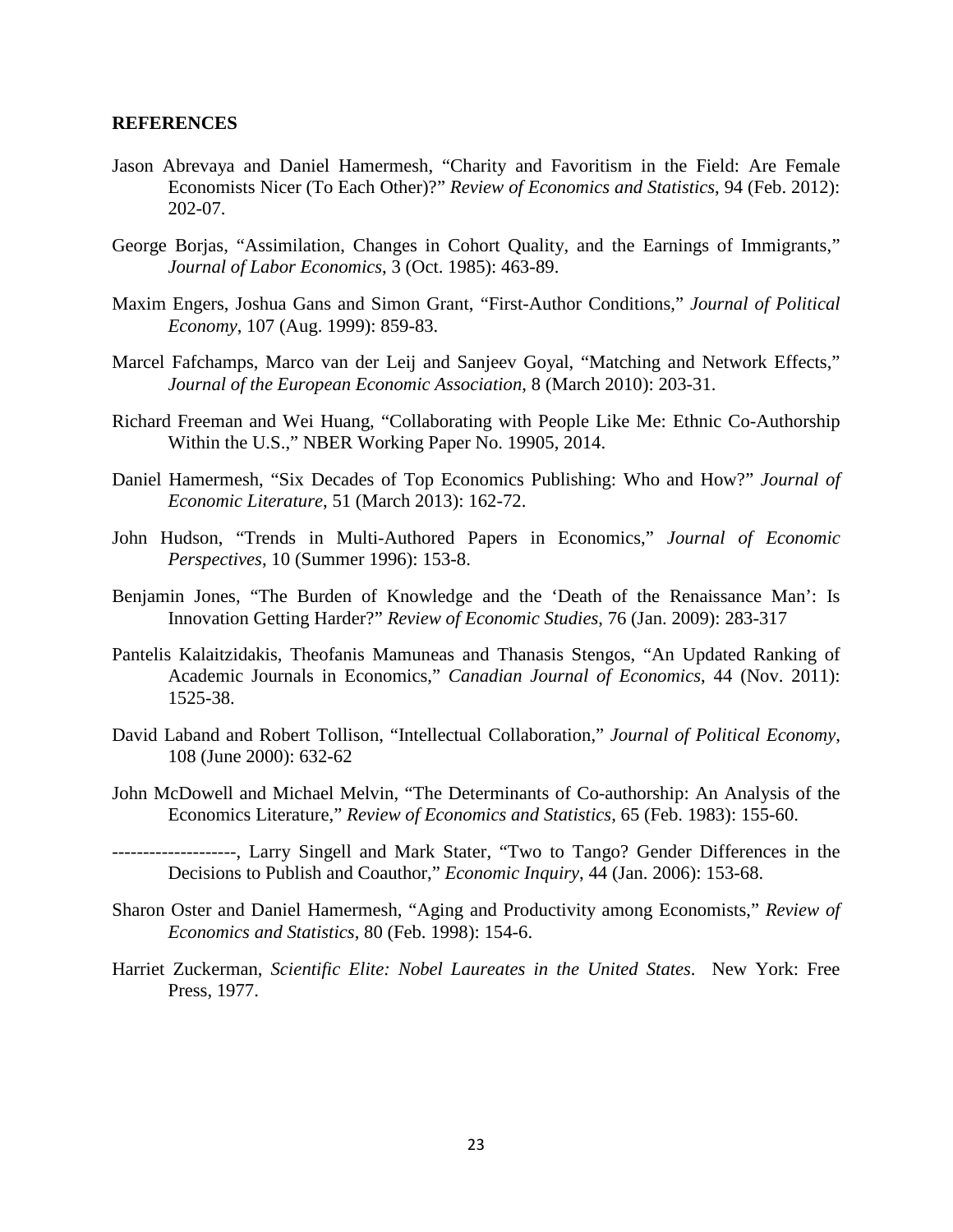|  | Year | - Number of<br><b>Articles</b> | <b>Distribution of Number of Authors</b> |            |            |            |  |
|--|------|--------------------------------|------------------------------------------|------------|------------|------------|--|
|  |      |                                | $Pr{2+}$                                 | $Pr{3 2+}$ | $Pr{4 3+}$ | $Pr{5 4+}$ |  |
|  | 1963 | 86                             | 0.163                                    | 0.000      | 0.000      | 0.000      |  |
|  | 1973 | 119                            | 0.286                                    | 0.029      | 0.000      | 0.000      |  |
|  | 1983 | 125                            | 0.456                                    | 0.140      | 0.000      | 0.000      |  |
|  | 1993 | 136                            | 0.551                                    | 0.280      | 0.095      | 0.000      |  |
|  | 2003 | 135                            | 0.741                                    | 0.280      | 0.214      | 0.000      |  |
|  | 2011 | 147                            | 0.796                                    | 0.385      | 0.222      | 0.200      |  |

**Table 1. Distribution of Full-Length Refereed Articles by Co-authorship Status,** *AER***,** *JP***E and** *QJE***, 1963-2011\***

\*Includes all full-length original articles, except Nobel and Presidential addresses. Calculated from Table 2 of Hamermesh (2013).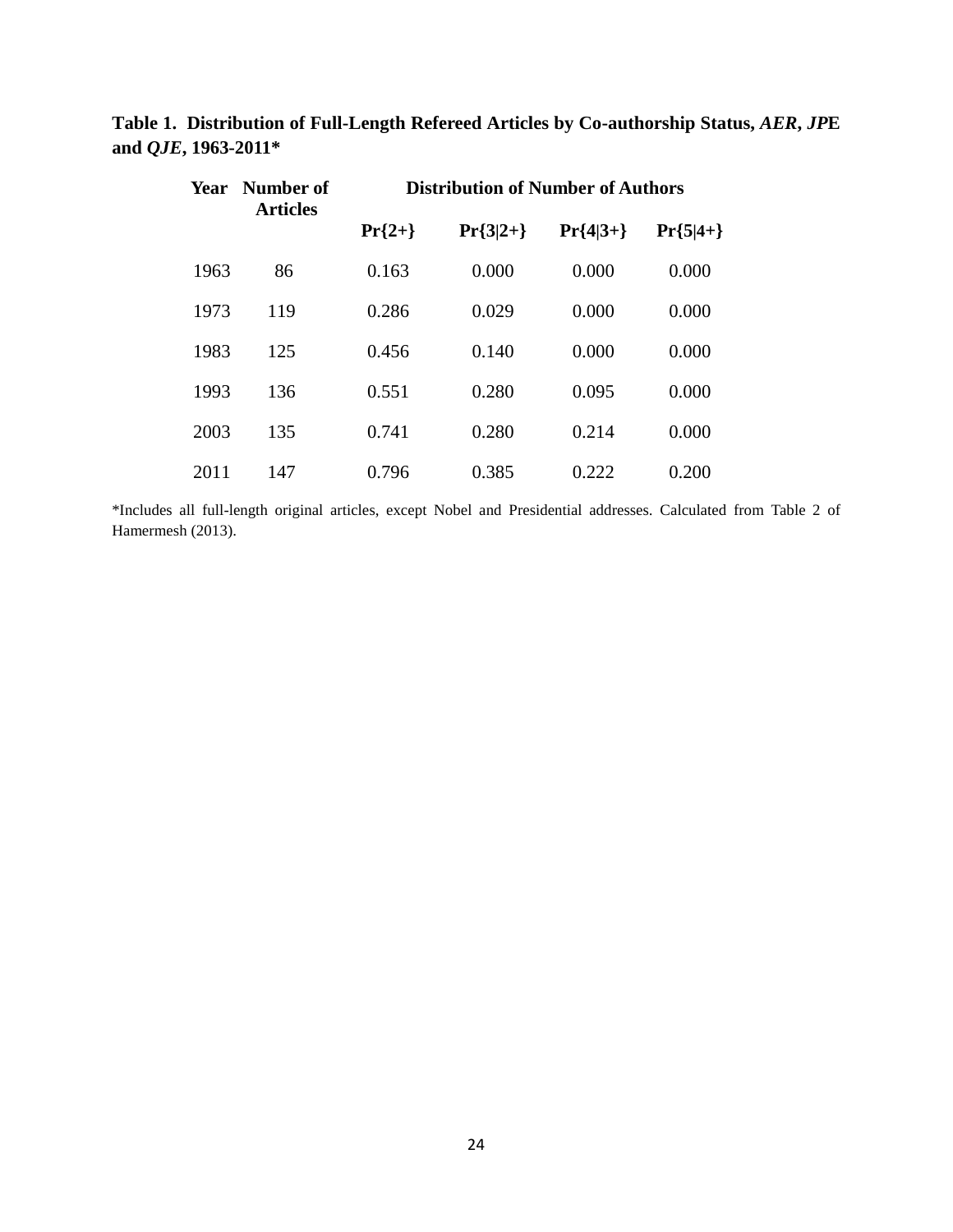**Table 2. Percent Distributions of Age of Authors, Top Three General Economics Journals, 1963-2011\***

|      |        | <b>Age Distribution of Authors</b> |       |  |  |
|------|--------|------------------------------------|-------|--|--|
| Year | $<$ 35 | $36 - 50$                          | $51+$ |  |  |
| 1963 | 50.5   | 45.3                               | 4.2   |  |  |
| 1973 | 61.5   | 32.6                               | 5.9   |  |  |
| 1983 | 48.5   | 47.2                               | 4.3   |  |  |
| 1993 | 49.8   | 43.1                               | 7.1   |  |  |
| 2003 | 36.8   | 50.4                               | 12.8  |  |  |
| 2011 | 33.0   | 48.1                               | 18.9  |  |  |

\*Includes all full-length original articles, except Nobel and Presidential addresses. Age could not be found for 3 authors in 1963, 1 author in 1973. The distributions are weighted by the inverse of the number of authors in the publication. Calculated from Table 1 of Hamermesh (2013).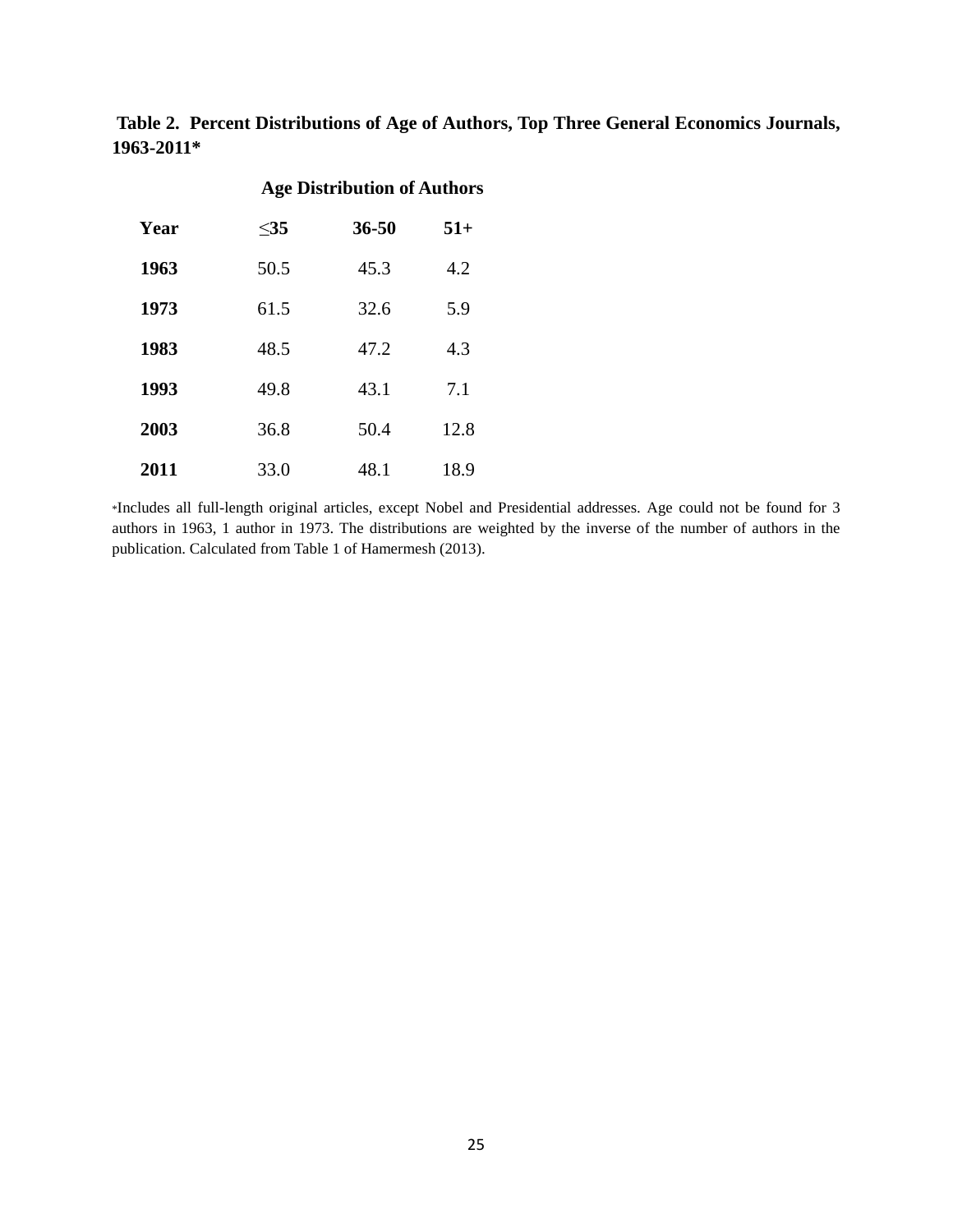**Table 3. Distribution of Journal Articles by Co-authorship Status, 79 Labor Economists, 1964-2014, and Descriptive Statistics—Means, Standard Deviations and Ranges**

|                   | Number of       | <b>Distribution of Number of Authors</b> |             |             |             |  |
|-------------------|-----------------|------------------------------------------|-------------|-------------|-------------|--|
| Year              | <b>Articles</b> | $Pr{2+}$                                 | $Pr{3+ 2+}$ | $Pr{4+ 3+}$ | $Pr{5+ 4+}$ |  |
| 1960s             | 33              | 0.424                                    | 0.000       | 0.000       | 0.000       |  |
| 1970s             | 338             | 0.328                                    | 0.129       | 0.067       | 0.000       |  |
| 1980s             | 741             | 0.587                                    | 0.195       | 0.165       | 0.357       |  |
| 1990s             | 1081            | 0.717                                    | 0.289       | 0.156       | 0.143       |  |
| 2000s             | 1273            | 0.739                                    | 0.451       | 0.267       | 0.265       |  |
| 2010 <sub>s</sub> | 502             | 0.833                                    | 0.660       | 0.308       | 0.412       |  |

**Birth Year Ph.D. Year Age When Published Number of Articles Age at Ph.D.** 1956 1984 45.2 50.3 27.9  $(12.9)$   $(13.8)$   $(10.9)$   $(35.7)$   $(2.2)$ [1933, 1980] [1962, 2012] [21, 79] [3, 184] [24, 35]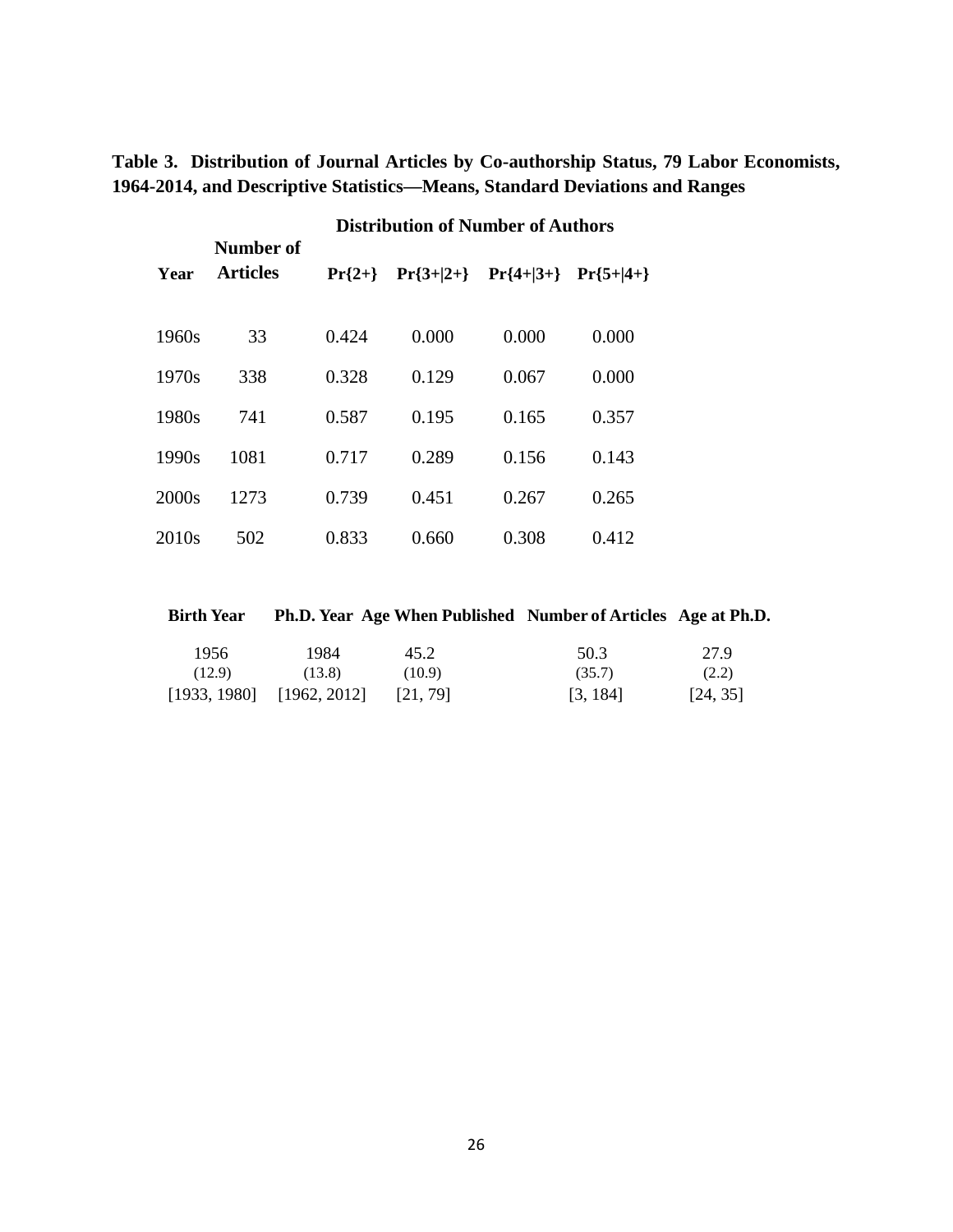|                         | <b>Author Ph.D. Year</b><br><b>Year Published*</b> |                    |                    |                    |                    |                    |
|-------------------------|----------------------------------------------------|--------------------|--------------------|--------------------|--------------------|--------------------|
|                         | 1962-79<br>1962-79                                 | 1962-79<br>1980-99 | 1962-79<br>2000-14 | 1980-99<br>1980-99 | 1980-99<br>2000-14 | 2000-14<br>2000-14 |
| <b>Authors</b>          |                                                    |                    |                    |                    |                    |                    |
| $\mathbf{1}$            | 62.2                                               | 39.6               | 34.4               | 22.9               | 16.2               | 15.1               |
| $\overline{2}$          | 33.8                                               | 46.3               | 34.9               | 55.2               | 39.8               | 33.6               |
| 3                       | 3.7                                                | 12.0               | 21.6               | 18.3               | 31.8               | 37.1               |
| $\overline{\mathbf{4}}$ | 0.3                                                | 1.5                | 6.6                | 3.2                | 7.9                | 9.3                |
| $5+$                    | $\overline{0}$                                     | 0.6                | 2.5                | 0.5                | 4.3                | 4.9                |
| <b>N</b> Articles       | 370                                                | 1168               | 717                | 652                | 853                | 205                |
| <b>N</b> Authors        | 34                                                 | 34                 | 34                 | 29                 | 29                 | 16                 |

**Table 4. Descriptive Statistics of Articles, 79 Labor Economists, 3968 Articles, by Date Published and Author's Ph.D. Cohort**

\*Three of the 3968 articles in the sample are excluded here. One was published in 1979 by a scholar who received the Ph.D. in 1983, and two were published in 1999 by a scholar who received the degree in 2000.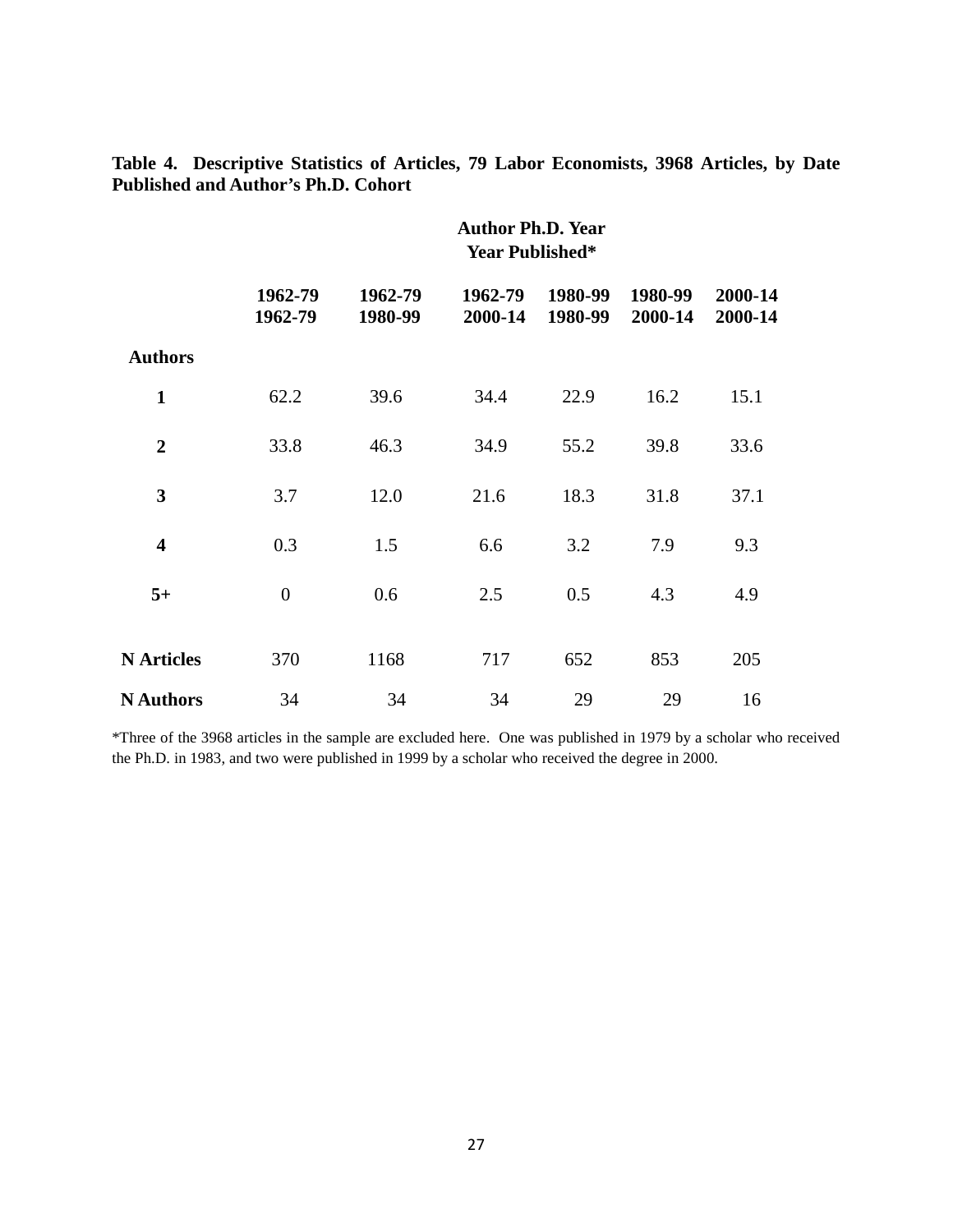#### **Table 5. Estimates of the Determinants of the Number of Authors of Journal Articles, 79 Labor Economists, 3968 Articles, 1964-2014\***

| Co-authored:              |                       |          | <b>No. of Authors</b>              |                                    |                    |                       |
|---------------------------|-----------------------|----------|------------------------------------|------------------------------------|--------------------|-----------------------|
| <b>Probit Derivatives</b> |                       |          |                                    | <b>Ordered Probit Coefficients</b> |                    |                       |
| <b>Equation:</b>          | (1a)                  | (1b)     |                                    | (1a)                               | (1b)               |                       |
| Ind. Var.:                |                       |          |                                    |                                    |                    |                       |
| Age                       | $-0.0051$<br>(0.0018) | -------  |                                    | $-0.0090$<br>(0.0045)              | -------            |                       |
| <b>Birth Year</b>         | --------              | 0.0062   | $-0.0322$<br>$(0.0019)$ $(0.0107)$ |                                    | 0.0128<br>(0.0047) | $-0.0580$<br>(0.0262) |
| Ph.D. Year                |                       | ________ | 0.0375<br>(0.0103)                 |                                    |                    | 0.0684<br>(0.0250)    |
| Pseudo- $R^2$             | 0.059                 | 0.062    | 0.076                              | 0.053                              | 0.055              | 0.060                 |

\*All equations include a vector of indicators of the decade in which the article was published, with the 1960s as the excluded decade. Standard errors are clustered on the authors.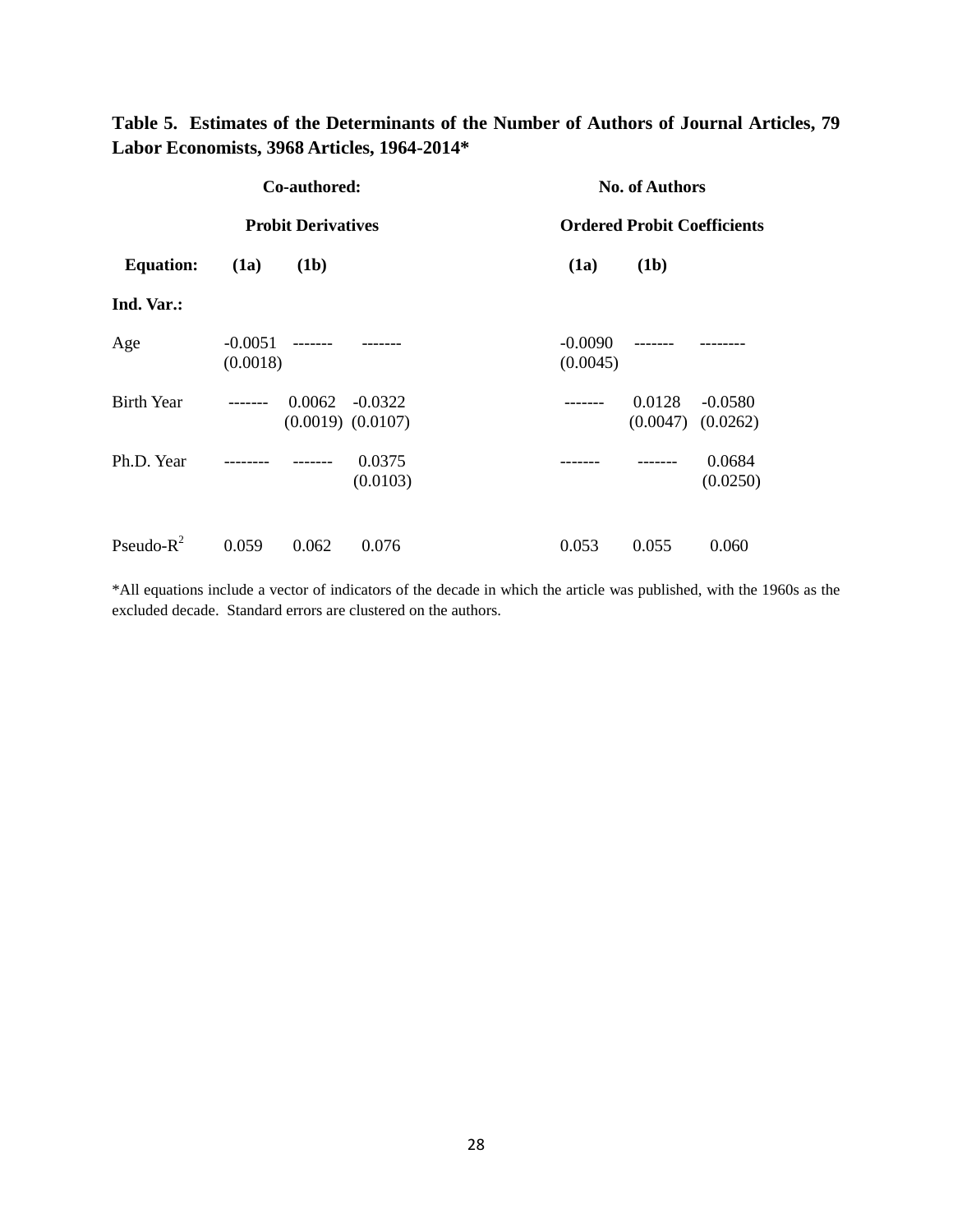**Table 6. Poisson Estimates of the Determinants of Elapsed Time Between Publications, 1966-2014 (N = 3889)\*** 

#### **Ind. Var.**

| Age                             | $-0.0072$<br>(0.0066) |                       |                       | $-0.0099$<br>(0.0068) | $-0.0100$<br>(0.0070) |
|---------------------------------|-----------------------|-----------------------|-----------------------|-----------------------|-----------------------|
| Prior Average<br>Co-Authored    |                       | $-0.3670$<br>(0.2161) |                       | $-0.4494$<br>(0.2210) |                       |
| Prior Average<br>No. of Authors |                       |                       | $-0.1745$<br>(0.1287) |                       | $-0.2344$<br>(0.1297) |
| Pseudo- $R^2$                   | 0.0044                | 0.0052                | 0.0045                | 0.0071                | 0.0064                |

\*All equations include a vector of indicators of the decade in which the article was published, with the 1960s as the excluded decade. Standard errors are clustered on the authors.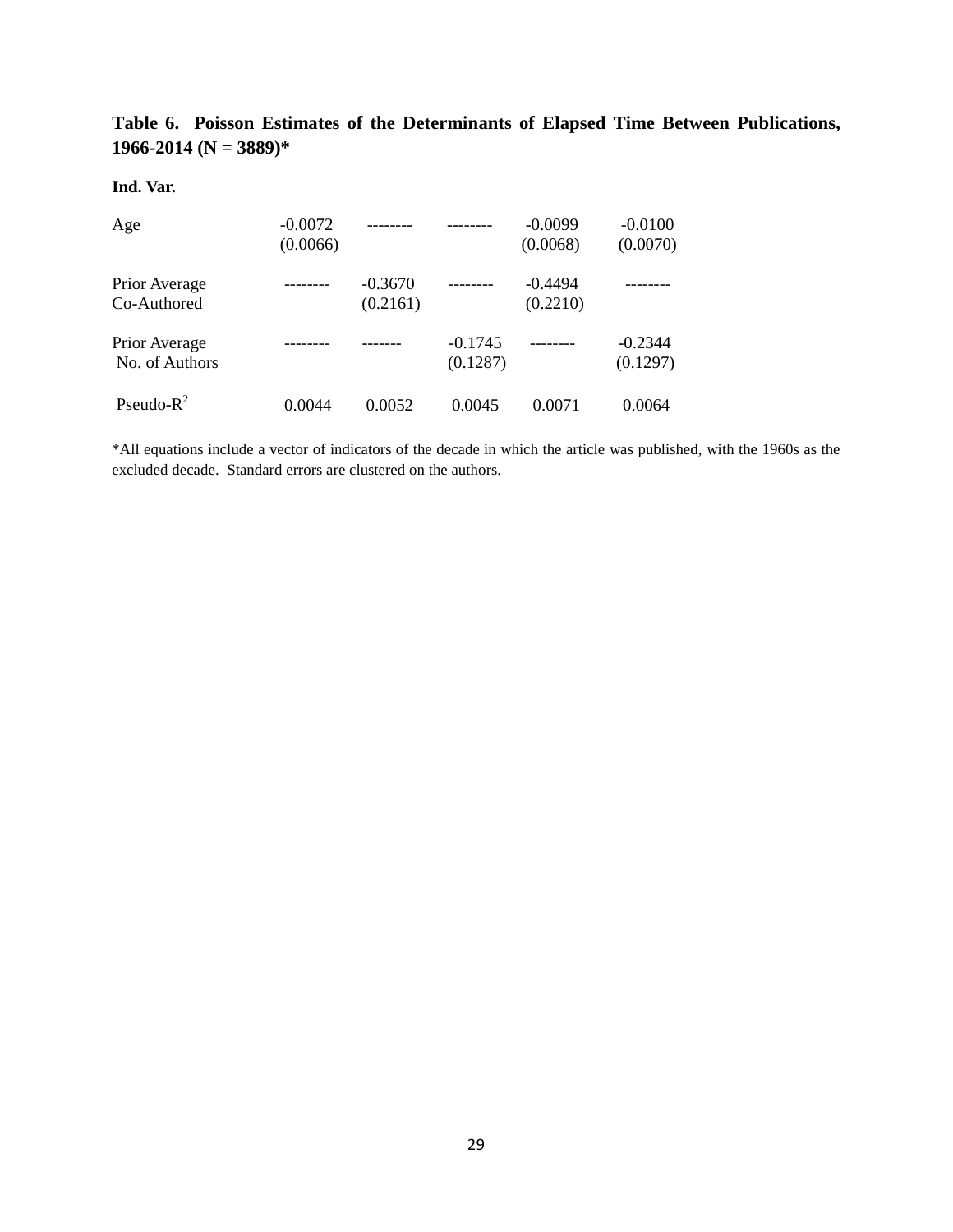**Table 7. Absolute Average Age Difference Between Authors of Two-Authored Articles, Top Three General Economics Journals, 1963-2011, Means, Standard Deviations and Number of Articles\***

|             |           | <b>Age of Coauthor</b> |                   |
|-------------|-----------|------------------------|-------------------|
| Period:     | $\leq$ 35 | 36-50                  | $51+$             |
| All 6 years | 6.1       | 6.1                    | 14.6              |
|             | (0.69)    | (0.45)                 | (1.42)            |
|             | [119]     | [139]                  | $[35]$            |
| Subperiods: |           |                        |                   |
| 1963, 1973, |           |                        |                   |
| 1983        | 5.6       | 5.8                    | 20.4              |
|             | (8.66)    | (4.20)                 | (5.81)            |
|             | [45]      | $[46]$                 | $\lceil 5 \rceil$ |
| 1993, 2003, |           |                        |                   |
| 2011        | 6.4       | 6.3                    | 13.6              |
|             | (5.29)    | (5.85)                 | (8.45)            |
|             | [74]      | [93]                   | 30]               |

\*Includes all full-length original articles, except Nobel and Presidential addresses. Age could not be found for three authors in 1963, one author in 1973.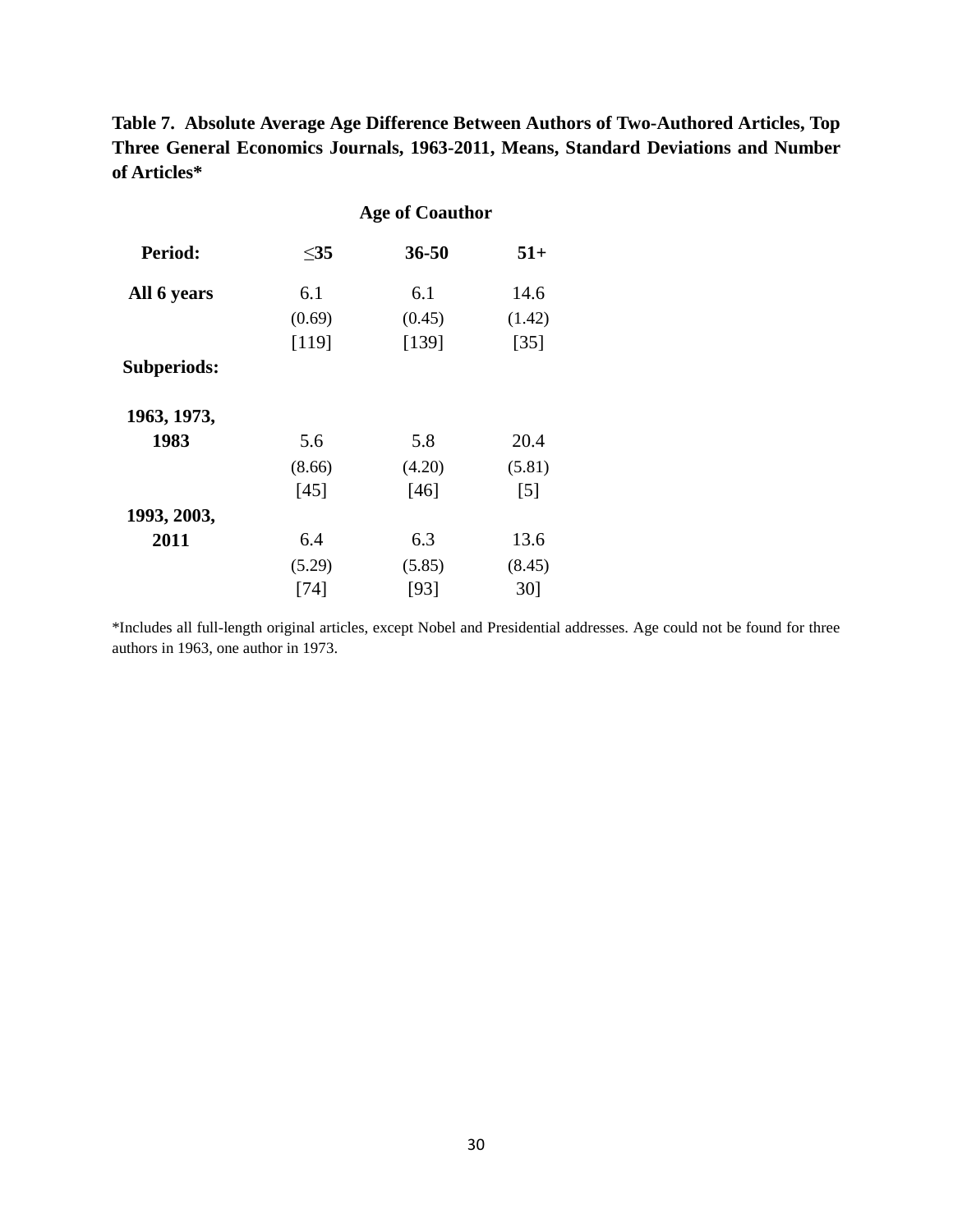**Table 8. Regression Estimates of Relation of Birth Cohort to Lifetime Variation in Coauthoring Patterns (Dep. Var. is the Coefficient of Variation)\*** 

|                   | Articles No.: 11+     | $41+$                 |                       |                       |
|-------------------|-----------------------|-----------------------|-----------------------|-----------------------|
|                   | All Years $>=2000$    |                       | <b>All Years</b>      | $>=2000$              |
| Ind. Var.:        |                       |                       |                       |                       |
| <b>Birth Year</b> | $-0.0035$<br>(0.0009) | $-0.0033$<br>(0.0009) | $-0.0033$<br>(0.0014) | $-0.0029$<br>(0.0013) |
| N Articles        | 3202                  | 1604                  | 1507                  | 1081                  |
| N Authors         | 70                    | 69                    | 43                    | 42                    |
| Adjusted $R^2$    | 0.158                 | 0.198                 | 0.152                 | 0.156                 |

\*The equations in columns (1) and (3) include a vector of indicators of the decade in which the article was published, with the 1960s and 1970s as the excluded decades. The equations in columns (2) and (4) include an indicator for the 2010s. Standard errors are clustered on the authors.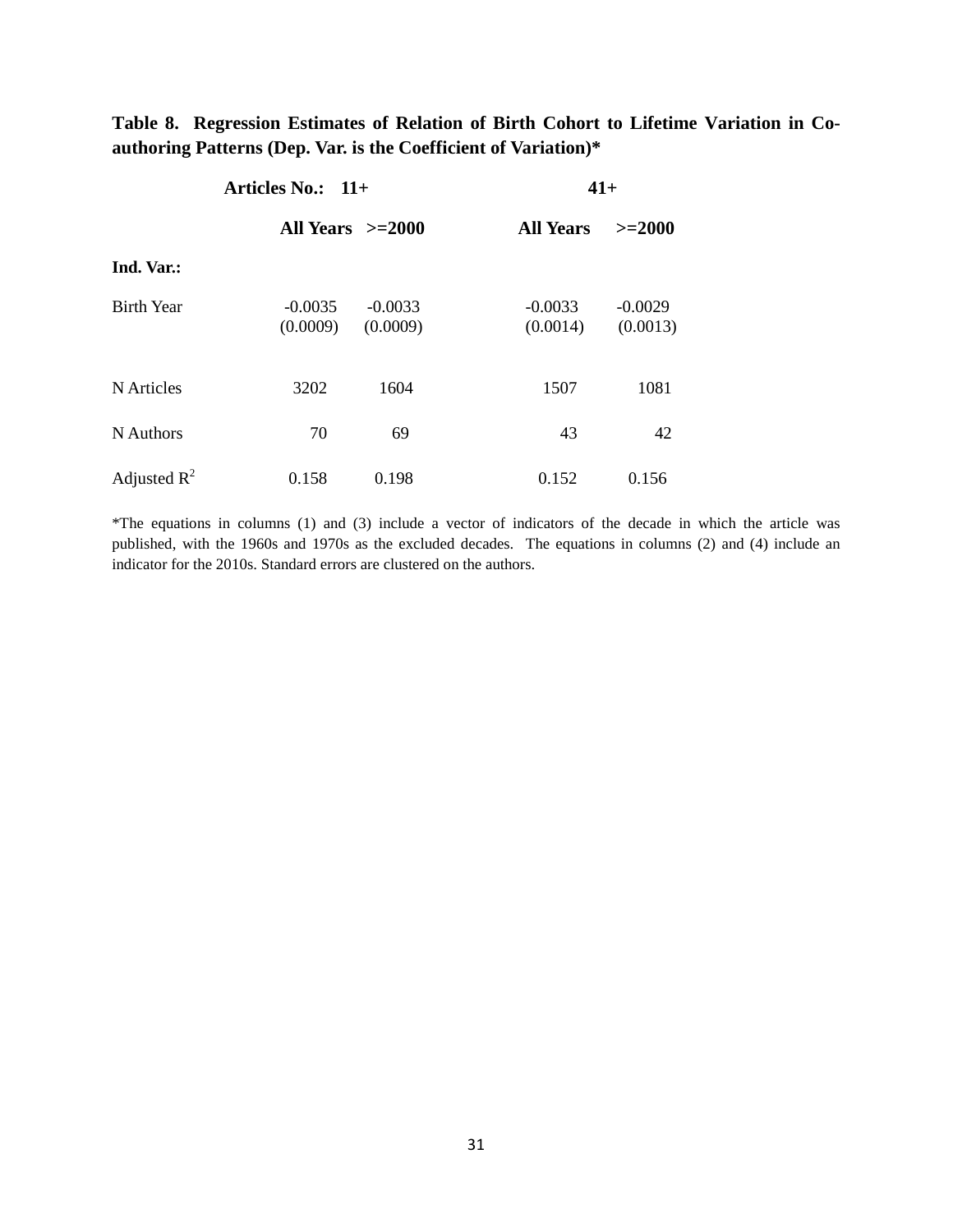#### **Table 9. Determinants of the Novelty Index of Coauthors (2701 Co-authored Articles)\***

#### **Ind. Var.:**

| <b>Birth Year</b> | 0.0031<br>(0.0015) | .                     | $-0.0008$<br>(0.0014) |
|-------------------|--------------------|-----------------------|-----------------------|
| Article Number    |                    | $-0.0019$<br>(0.0005) | $-0.0020$<br>(0.0005) |
| Adjusted $R^2$    | 0.234              | 0.295                 | 0.296                 |

\*All specifications include a vector of indicators of the decade when the article was published, with the 1960s as the excluded decade. Standard errors are clustered on the authors.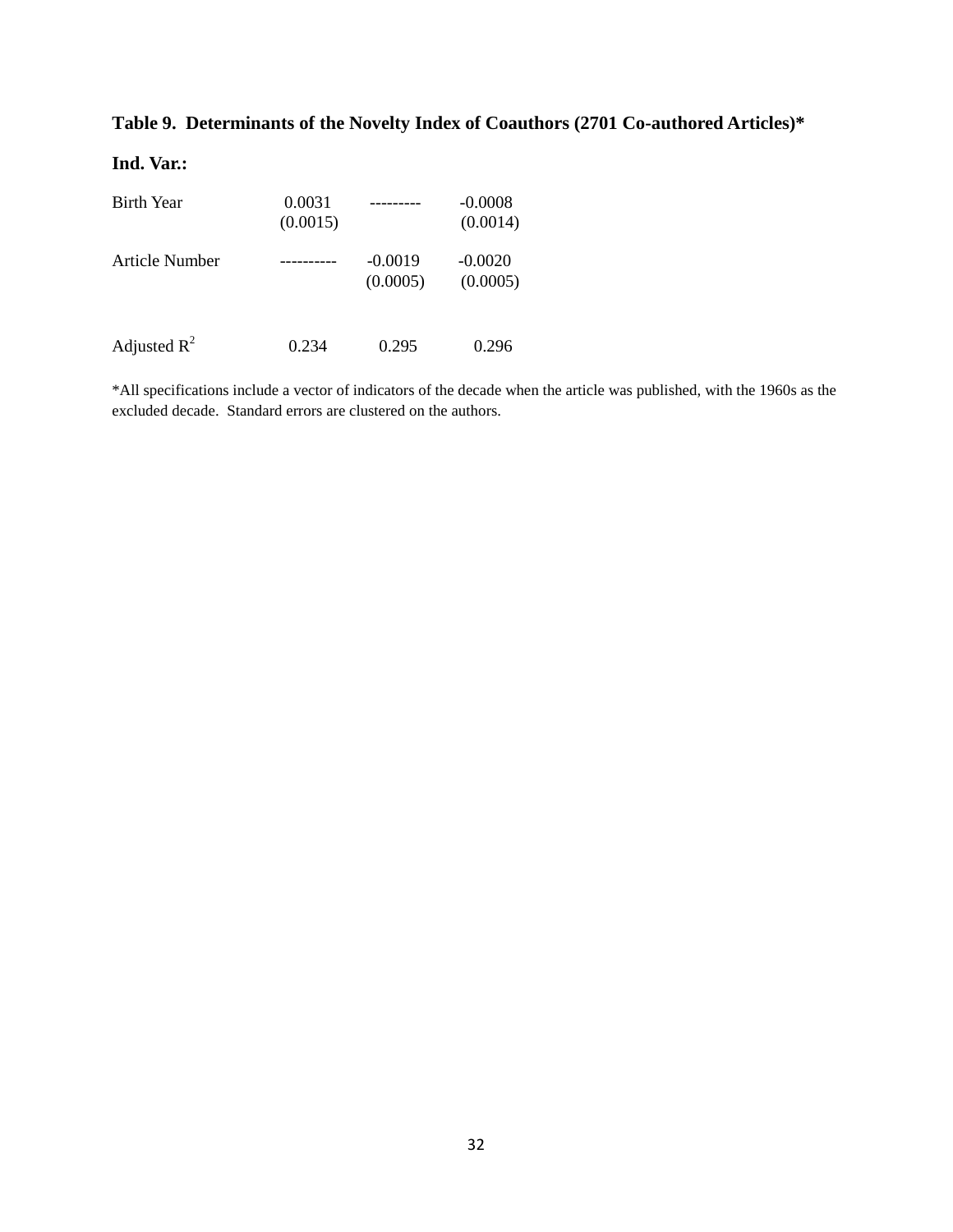|                               | All          |                | <b>Non-Partnered</b> |                |  |
|-------------------------------|--------------|----------------|----------------------|----------------|--|
|                               | <b>Males</b> | <b>Females</b> | <b>Males</b>         | <b>Females</b> |  |
| <b>Birth Year</b>             | 1955         | 1960           | 1955                 | 1964           |  |
|                               | (13.19)      | (10.56)        | (13.48)              | (9.48)         |  |
| N Articles                    | 53.13        | 34.33          | 52.98                | 25.43          |  |
| Total                         | (37.16)      | (20.28)        | (37.94)              | (11.67)        |  |
| N Coauthors                   | 54.34        | 37.17          | 54.05                | 27.29          |  |
|                               | (43.98)      | (26.38)        | (44.68)              | (16.49)        |  |
| N Different                   | 29.69        | 20.92          | 30.02                | 15.71          |  |
| Coauthors                     | (21.56)      | (17.96)        | (21.80)              | (8.42)         |  |
| N Authors                     | 67           | 12             | 62                   | 7              |  |
| N Coauthored 2399<br>Articles |              | 302            | 2208                 | 125            |  |

**Table 10. Coauthor Search and Gender, Descriptive Statistics (Means and Standard Deviations)**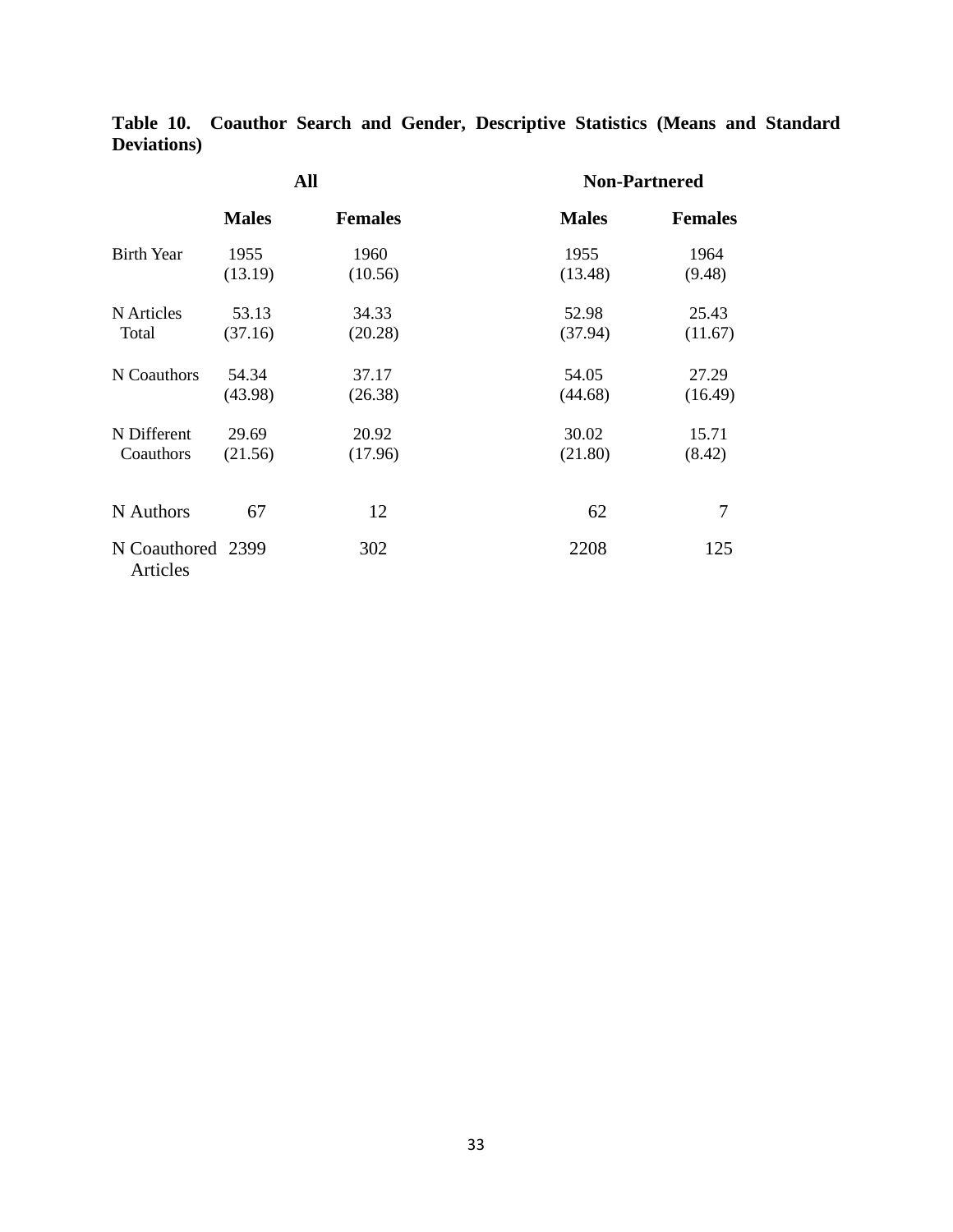|                        |          | <b>Publications before Age:</b> |                                    |          |  |
|------------------------|----------|---------------------------------|------------------------------------|----------|--|
|                        |          | 60                              |                                    | 50       |  |
| Sample:                |          | <b>All Fellows</b>              | <b>Became Fellow before Age 50</b> |          |  |
| <b>Birth Year:</b>     | >1954    | $<$ 1955                        | >1964                              | $<$ 1965 |  |
| Age When               | 39.50    | 44.78                           | 40.33                              | 40.33    |  |
| Elected                | (5.53)   | (7.49)                          | (5.01)                             | (5.65)   |  |
|                        | [33, 53] | [33, 60]                        | [33, 47]                           | [30, 49] |  |
| Age When               | 40.27    | 44.15                           | 37.53                              | 38.92    |  |
| Published              | (7.51)   | (8.94)                          | (5.71)                             | (6.29)   |  |
|                        | [21, 57] | [23, 59]                        | [26, 49]                           | [21, 49] |  |
| <b>Average Article</b> | 34.02    | 35.67                           | 33.03                              | 26.00    |  |
| No.                    | (23.39)  | (25.77)                         | (26.70)                            | (17.40)  |  |
| FTE/Article            | 0.490    | 0.651                           | 0.487                              | 0.628    |  |
|                        | (0.106)  | (0.136)                         | (0.114)                            | (0.157)  |  |
| N Authors              | 14       | 23                              | 6                                  | 24       |  |
| N Articles             | 780      | 1323                            | 264                                | 1050     |  |

**Table 11. Publication Counts and "Full-Time" Equivalent Publications, Econometric Society Fellows—Means, Standard Deviations and Ranges**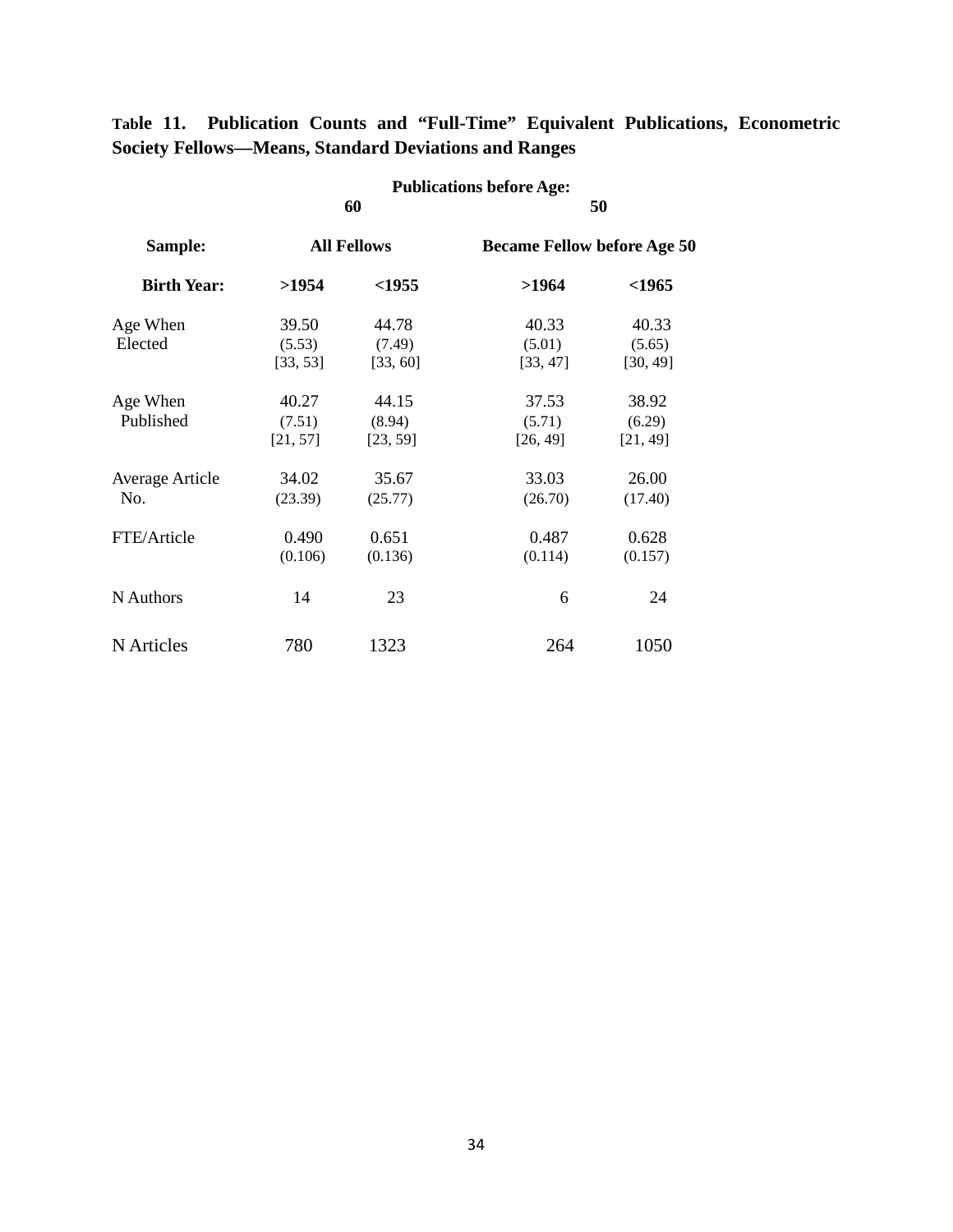

(0.0015)

**Figure 1a. Relation between Birth Year and Co-authorship, N = 79**



 $$ (0.0041)

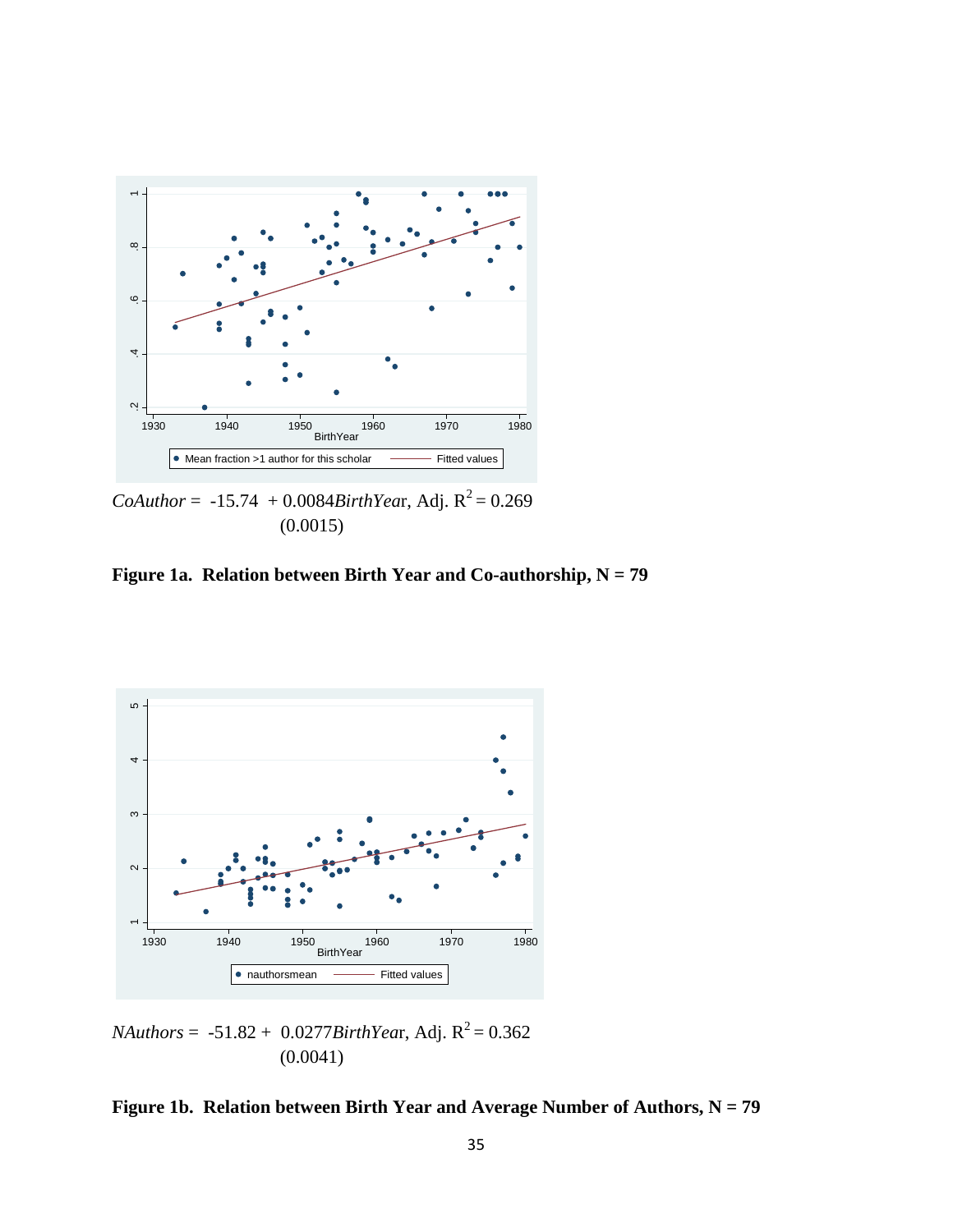

 $\text{Different Coauthors/TotalCo authors} = 0.016 + 0.0003 \text{BirthYear}$ , Adj.  $\text{R}^2$  = -0.012 (0.0014)

<span id="page-38-0"></span>